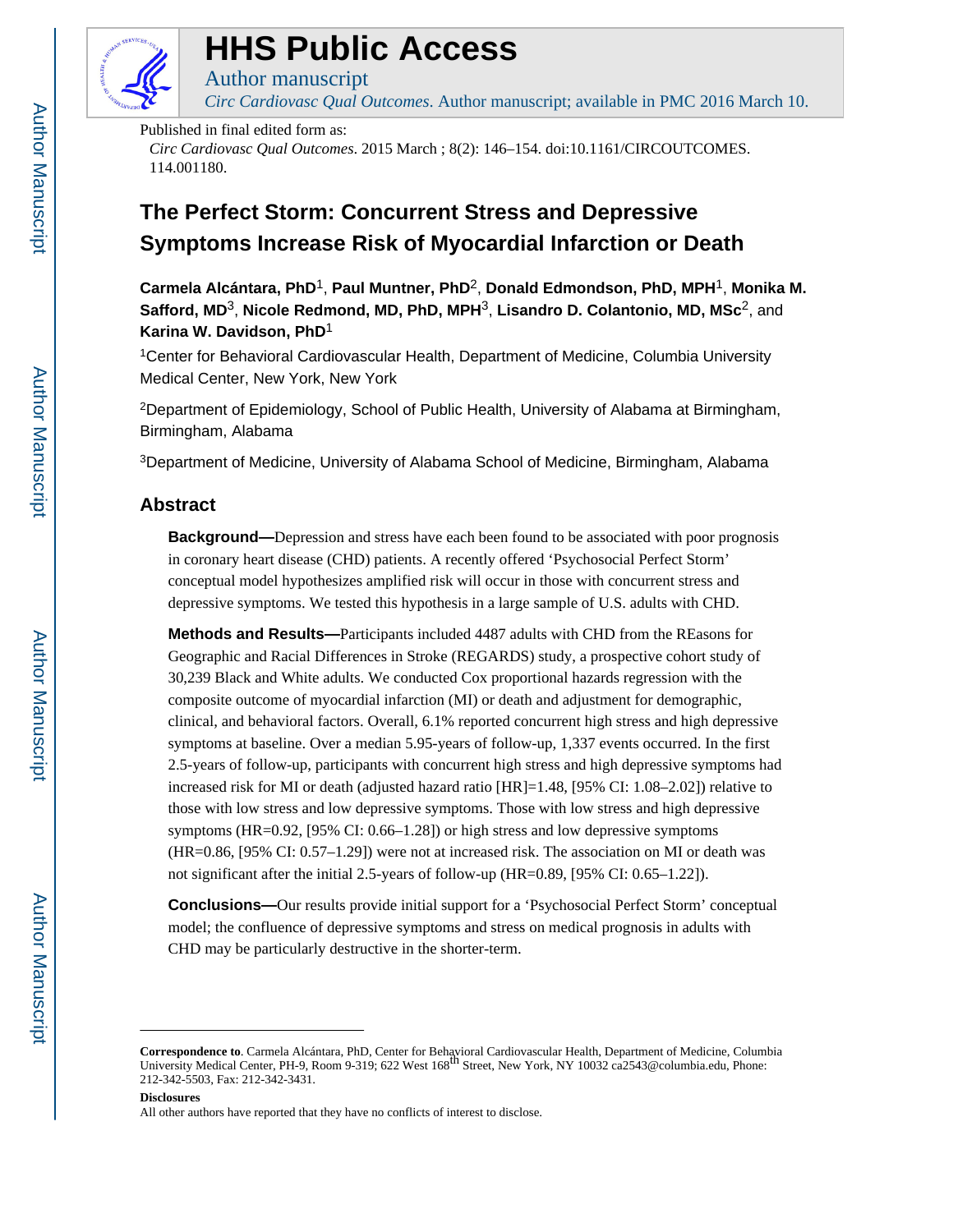#### **Keywords**

stress; depression; coronary heart disease; death; prognosis; U.S.A.

Stress and depression are each associated with increased risk for incident and recurrent coronary heart disease (CHD),<sup>1–19</sup> but the two likely have a complex inter-relationship,<sup>20</sup> and only a limited number of prior studies have investigated their effect on risk for myocardial infarction (MI) and mortality when both are present. In one of the largest crossnational studies on this topic, adults who reported permanent home/work stress and depression had a two-fold higher odds for a history of MI when compared to their never stressed and not depressed counterparts.<sup>21</sup> Relatedly, extant research on the conjoint effect of anxiety and depression on adverse cardiac outcomes has produced conflicting results. The presence of *both* depression and anxiety were associated with increased risk for recurrent MI, cardiovascular death, or all-cause mortality in some studies,  $2^{2-25}$  while others have not found evidence of higher cardiovascular risk in the presence of both psychosocial factors.26, 27 A recent conceptual model of the occurrence of an MI used a *Perfect Storm*  metaphor to note that MIs are not caused by a single or a few factors, but rather result from the confluence of many situations and underlying risk factors.28 We have recently presented a *Psychosocial Perfect Storm* model of MI and mortality, and have suggested that it may take an underlying chronic psychosocial vulnerability, such as depression, in the presence of a more transient situation or trigger, such as psychological stress, for clinical events to occur.<sup>29</sup>

We tested our *Psychosocial Perfect Storm*29 model for understanding CHD prognosis by examining whether the confluence of high stress and high depressive symptoms amplifies shorter-term risk (< 2.5-years) for MI or death in individuals with CHD. We hypothesized that among individuals with CHD, those with concurrent high stress and high depressive symptoms would exhibit an increased risk of MI or death while their counterparts with high stress only or depressive symptoms only would not have an increased risk of MI or death.

#### **Methods**

#### **Data Source and Sample**

The REasons for Geographic and Racial Differences in Stroke (REGARDS) study is examining the reasons for higher stroke mortality among blacks and residents of the Southeastern United States (US). CHD outcomes are being obtained with support from an ancillary study (REGARDS-MI).<sup>30</sup> Details of the REGARDS study have been described in detail previously.<sup>31</sup> In brief, 30,239 Black and White adults  $\frac{45 \text{ years of age from}}{25 \text{ years of age}}$ throughout the continental US were enrolled between January 2003 and October 2007. Blacks and residents of the stroke buckle (coastal North Carolina, South Carolina and Georgia) and stroke belt (the remainder of North Carolina, South Carolina and Georgia and Alabama, Mississippi, Louisiana, Tennessee and Arkansas) were over-sampled. The current analysis was limited to REGARDS study participants with a history of CHD at baseline defined as a self-reported history of MI or coronary revascularization procedure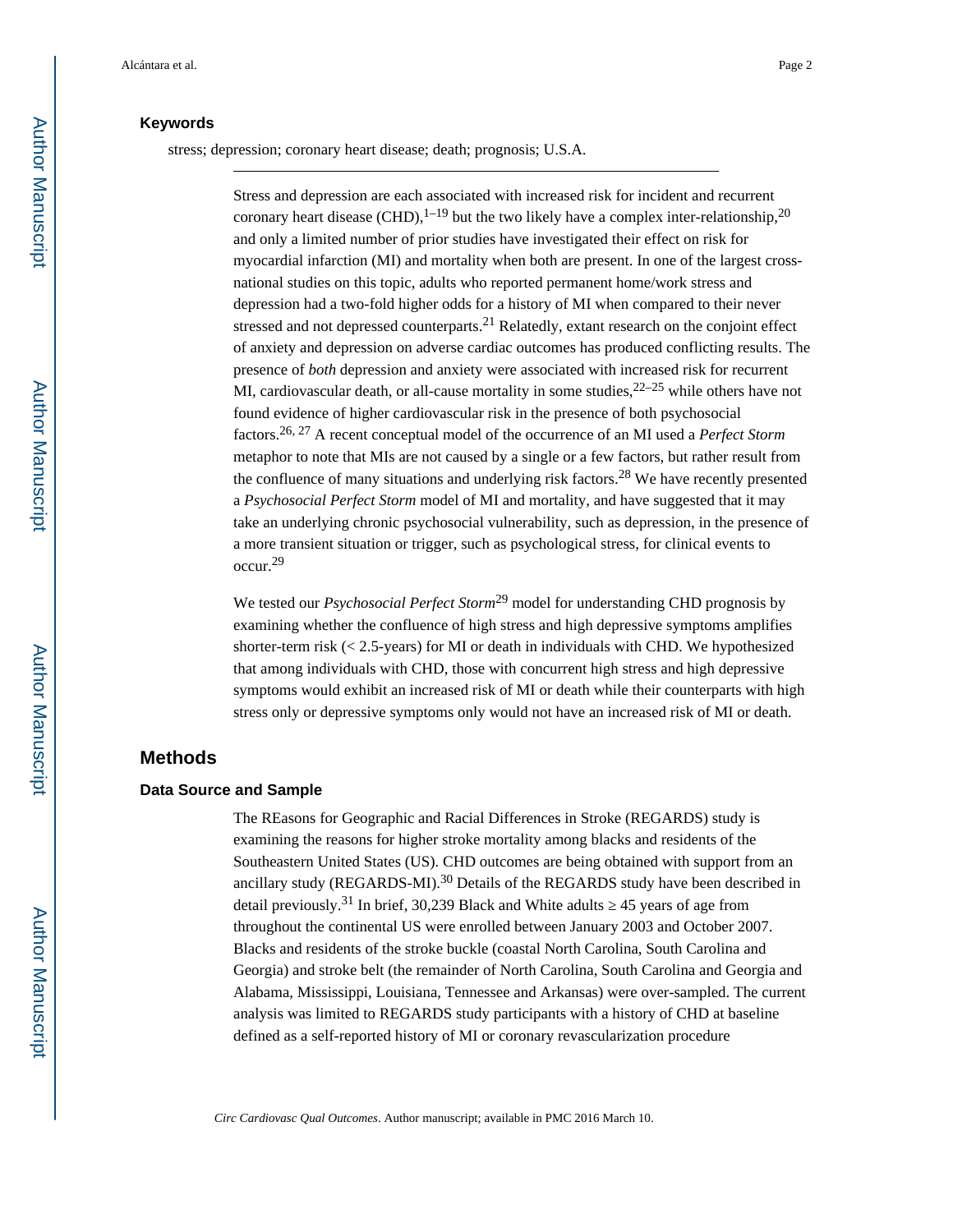Alcántara et al. Page 3

(percutaneous coronary interventions or coronary artery bypass grafting) or evidence of MI on the study electrocardiogram.

Of the 5,314 participants with a history of CHD, we excluded 28 participants who were missing data on depressive symptoms or perceived stress at baseline, 81 participants who were missing follow-up data for outcomes, and 718 participants who were missing covariate information, leaving 4,487 participants for analysis. The Institutional Review Boards at the participating centers approved the REGARDS study protocol, and all participants provided written informed consent.

#### **Data Collection**

Baseline data were collected through a computer-assisted telephone interview, an in-home examination, and a self-administered questionnaire. Information was collected on demographics, education, income, alcohol consumption, marital status, general self-rated health, cigarette smoking, physical activity and medication adherence during the telephone interview. The in-home examination was conducted by trained health professionals and included a physical examination, collection of biological samples and a pill bottle review. For the pill bottle review, participants were asked to provide all prescription and nonprescription medications they had taken in the past two weeks prior to the in homeexamination and medication names were recorded and coded into drug classes. During the in-home examination, an electrocardiogram was performed.

#### **Depressive symptoms**

The 4-item Center for Epidemiologic Studies Depression (CES-D) scale, collected as part of the computer-assisted telephone interview, was used to assess depressive symptoms. The four scale items assess how often over the prior week the participant felt depressed, felt lonely, had crying spells and felt sad; as such these 4-items assess cognitive and not somatic symptoms of depression. Response options for each item were less than 1 day (no points), 1–2 days (1 point), 3–4 days (2 points) and 5–7 days (3 points). After summing the points from the four items, high depressive symptoms were defined as having a score  $\sim$  4. This definition has been found in previous studies to have 79.2% sensitivity and 81.2% specificity when compared to depressive symptoms on the 20-item CES-D.<sup>32, 33</sup> The internal consistency of the 4-item CES-D in this sample was high ( $\alpha = 0.82$ ).

#### **Perceived stress**

Perceived stress was ascertained using the 4-item version of the Perceived Stress Scale (PSS) as part of the computer-assisted telephone interview.34 The PSS assesses the degree to which participants felt they were unable to control important things in their life, confidence in their ability to handle personal problems, how often they felt that things were going their way and how often difficulties were overwhelming over the past month. Each of the four items is scored using a 4-point scale resulting in an overall score that can range from 0 to 16 with higher scores indicating the presence of more stress. There is no accepted cut-point for defining high stress on the PSS. In primary analyses, high stress was defined as a PSS  $\,8\,$  in order to achieve a prevalence similar to high depressive symptoms. In secondary analyses,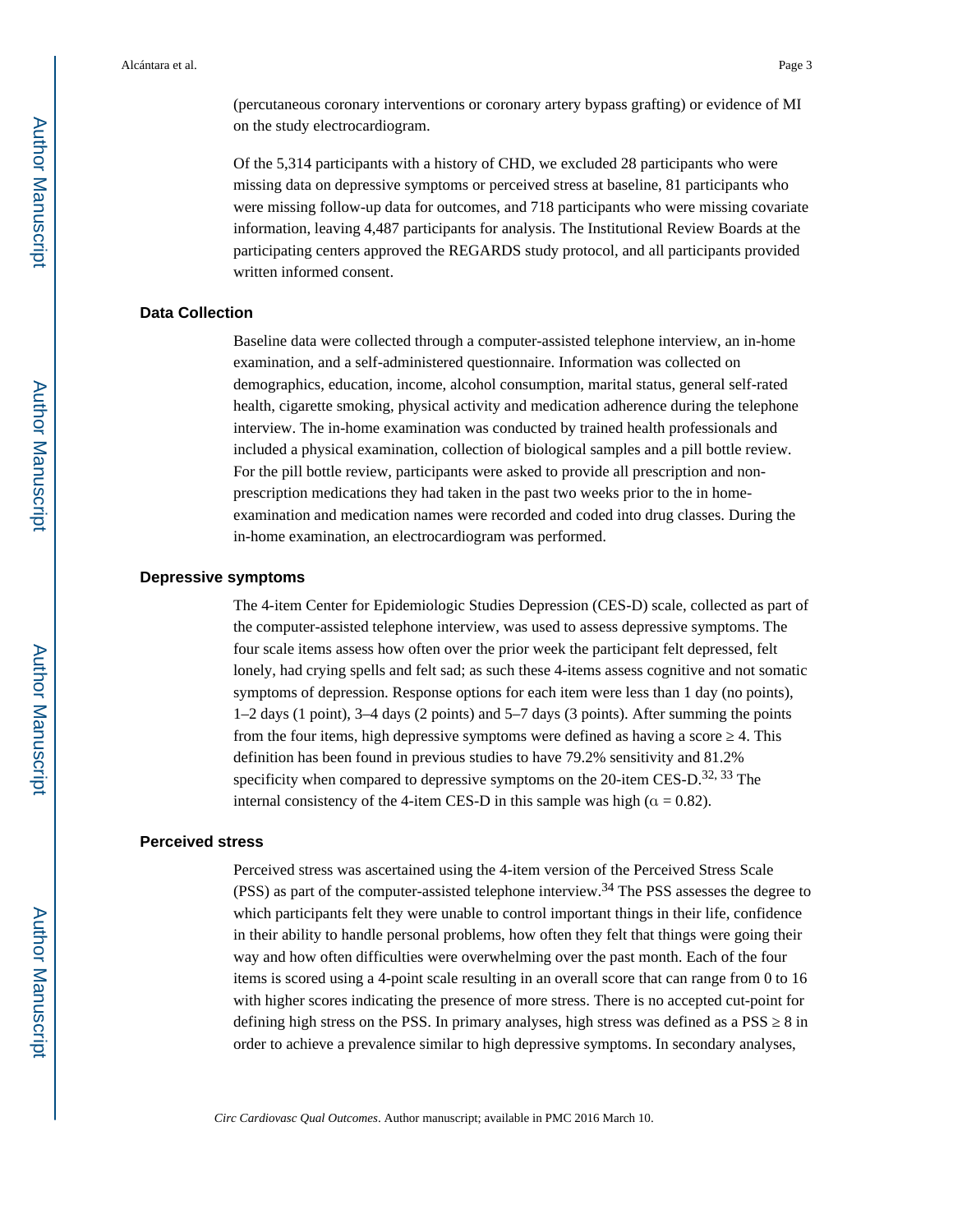high stress was defined as a PSS  $\rightarrow$  7 to approximate the highest 20% of scores. The internal consistency of the 4-item PSS in this sample was acceptable ( $\alpha = 0.68$ ).

#### **Covariates**

We included demographics, region of residence, CHD risk factors, health behaviors, and medication use, ascertained at baseline as covariates. Self-reported race, age, sex, region of residence, education (less than high school education vs. at least a high school diploma), income  $\langle \langle $20,000 \rangle$  vs.  $$20,000$ , marital status (married vs. not married), and general selfrated health (excellent vs. very good, good, fair or poor) were included as covariates. We adjusted for region of residence because of the oversampling of REGARDS study participants in the stroke belt and stroke regions of the US. Heavy alcohol consumption was defined as  $> 14$  alcoholic beverages per week for men ( $> 7$  for women). Current smoking was defined as responding affirmatively to the following questions "Have you smoked at least 100 cigarettes in your lifetime?" and "Do you smoke cigarettes now, even occasionally?" Physical inactivity was defined as answering "none" to the question "How many times per week do you engage in intense physical activity, enough to work up a sweat?" Level of medication adherence was assessed using the 4-item Morisky Medication Adherence Scale (MMAS).<sup>35</sup> Participants who reported poor medication taking behaviors on ≥ 2 of the items on the MMAS were categorized as having low adherence. Height and weight, measured during the study visit, were used to calculate body mass index (BMI). Blood pressure was measured two times and hypertension was defined as systolic blood pressure 140 mmHg, diastolic blood pressure 90 mmHg, and/or self-reported use of antihypertensive medication. Diabetes was defined as a serum glucose  $\frac{126 \text{ mg/dL}}{26}$  for participants who had fasted prior to their in-home study visit, serum glucose  $200 \text{ mg/dL}$ for participants who had not fasted, or self-report of a prior diagnosis of diabetes with current use of insulin or oral hypoglycemic medications. History of stroke was based on self-report.

#### **Outcomes**

The outcomes for the current study included definite/probable MI or death from any cause. Outcome data through December 31, 2011 were used in this analysis. Following the in-home examination, participants were contacted twice yearly by telephone to identify potential events. When a cardiac-related hospitalization was reported, medical records were retrieved and reviewed by a team of trained physicians using a standardized protocol.<sup>36, 37</sup> Follow-up time was recorded as the number of days from the baseline in-home visit to the first occurrence of a participant's confirmed date of death, occurrence of a definite or probable MI, their last REGARDS study telephone contact, or December 31, 2011. Expertadjudicated definite MI was defined by review of medical records for the presence of ischemic signs or symptoms<sup>38, 39</sup> and for positive diagnostic enzymes on electrocardiogram. Probable MIs were defined as those with elevated but not diagnostic enzymes with a positive but not diagnostic electrocardiogram; or with a positive electrocardiogram if enzymes were missing. Deaths were defined by report of next of kin or through online sources (e.g., Social Security Death index) and then confirmed by death certificates. $30$ Cardiovascular death was examined in a secondary analysis. Using adjudicated outcomes,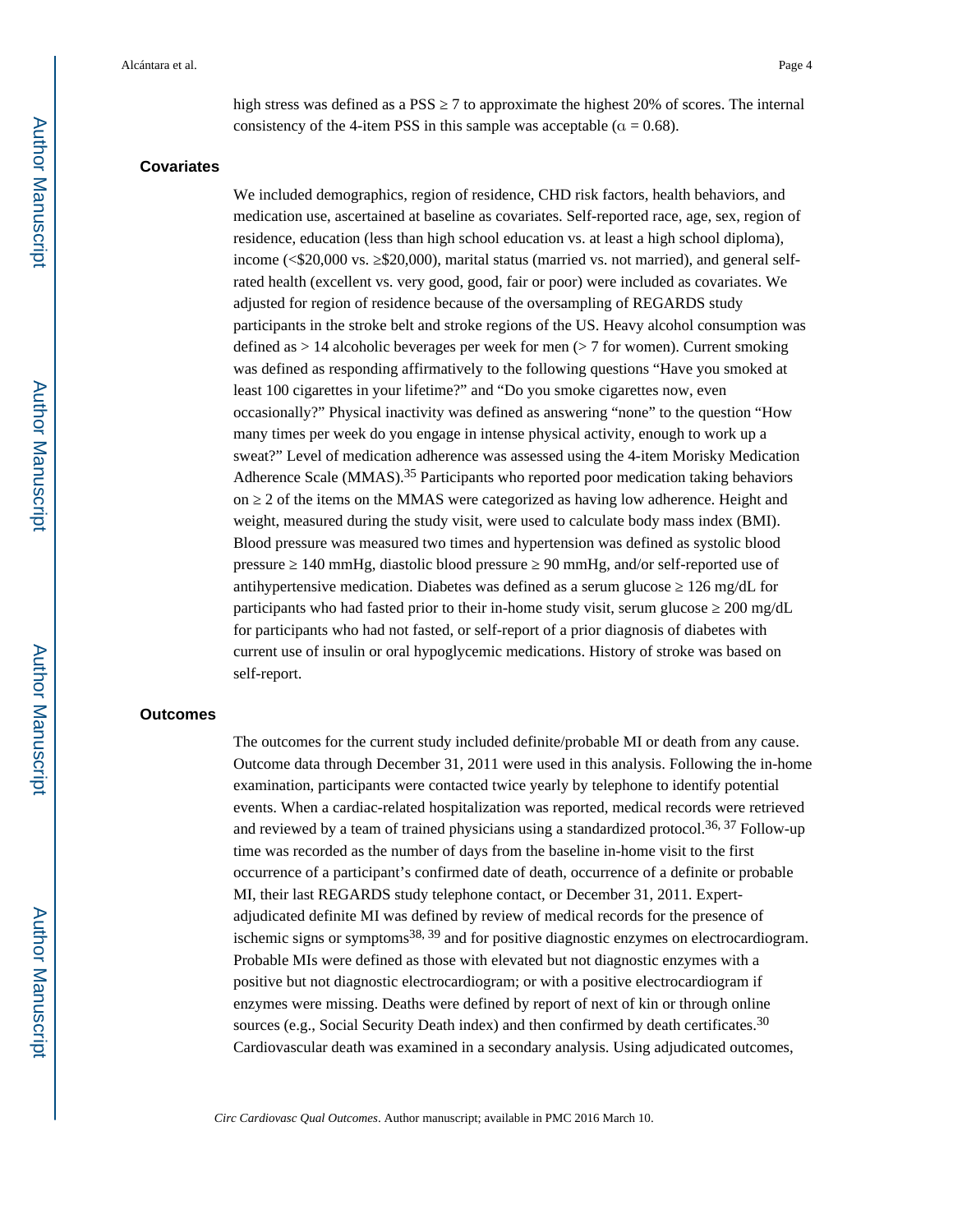cardiovascular death was defined as fatal MI, fatal stroke, fatal heart failure, and other fatal cardiovascular-related deaths.

#### **Statistical Analyses**

REGARDS participants were categorized into four mutually exclusive groups: low stress and low depressive symptoms, high stress and low depressive symptoms, low stress and high depressive symptoms, and having both high stress and high depressive symptoms.

Characteristics of REGARDS study participants with a history of CHD were calculated for participants in each of these four groups. We examined the association of high depressive symptoms and high stress, separately, and then jointly on MI or death. Analyses for the composite outcome of MI or death were conducted first, then, identical analyses were conducted for MI and for death, separately. Incidence rates were calculated per 1,000 person-years of follow-up. Hazard ratios (HR) were calculated with three progressive levels of adjustment: Model 1 adjusted for race, sex, region of residence (stroke buckle, stroke belt, non-belt), BMI, income, education, marital status, general self-rated health, hypertension, diabetes, history of myocardial infarction and history of stroke; Model 2 additionally adjusted for use of statins, beta blockers, aspirin, antidepressants, clopidogrel and renin angiotensin system inhibitors; Model 3 additionally adjusted for health risk behaviors including heavy alcohol consumption, cigarette smoking, physical inactivity, and low medication adherence. The multiplicative interaction between high stress and high depressive symptoms on outcomes was determined in regression models including main effects for high stress and depressive symptoms and an interaction term (high stress \* high depressive symptoms). The proportionality assumption of the Cox regression model was assessed by modeling changes in the HR associated with high stress and high depressive symptoms over follow-up time. The proportionality assumption was violated, indicating that the HRs were not constant over time. Therefore, separate Cox models were fitted for different follow-up time intervals. Consequently, HRs are presented separately for the first 2.5 years of follow-up and follow-up beyond 2.5 years. This cut-point was chosen as ~50% of MIs or deaths occurred during the first 2.5 years of follow-up. In sensitivity analyses, follow-up time was dichotomized at 2 years, and separately, at 3 years.

To assess whether our results were robust to the cut-point chosen for defining high stress, we conducted a sensitivity analysis using PSS  $\,$  7 to define high stress. We also used multiple imputation to explore the consistency of our results after accounting for participants with missing covariate information  $(n=718)$ . For this analysis, 10 data sets were imputed with chained equations. Multiple imputation was based on observed values from all of the covariates included in the fully-adjusted Cox regression models and the outcome.<sup>40, 41</sup> Additionally, to better understand the association of high stress and depressive symptoms with cardiovascular disease, we conducted a supplemental analysis with cardiovascular death as the outcome. Analyses were conducted using SAS 9.3 (SAS Institute, Cary, NC). STATA 13.1 (StataCorp LP, College Station, TX) was used for multiple imputation. The significance level was set at *P* <0.05 for two-sided analyses.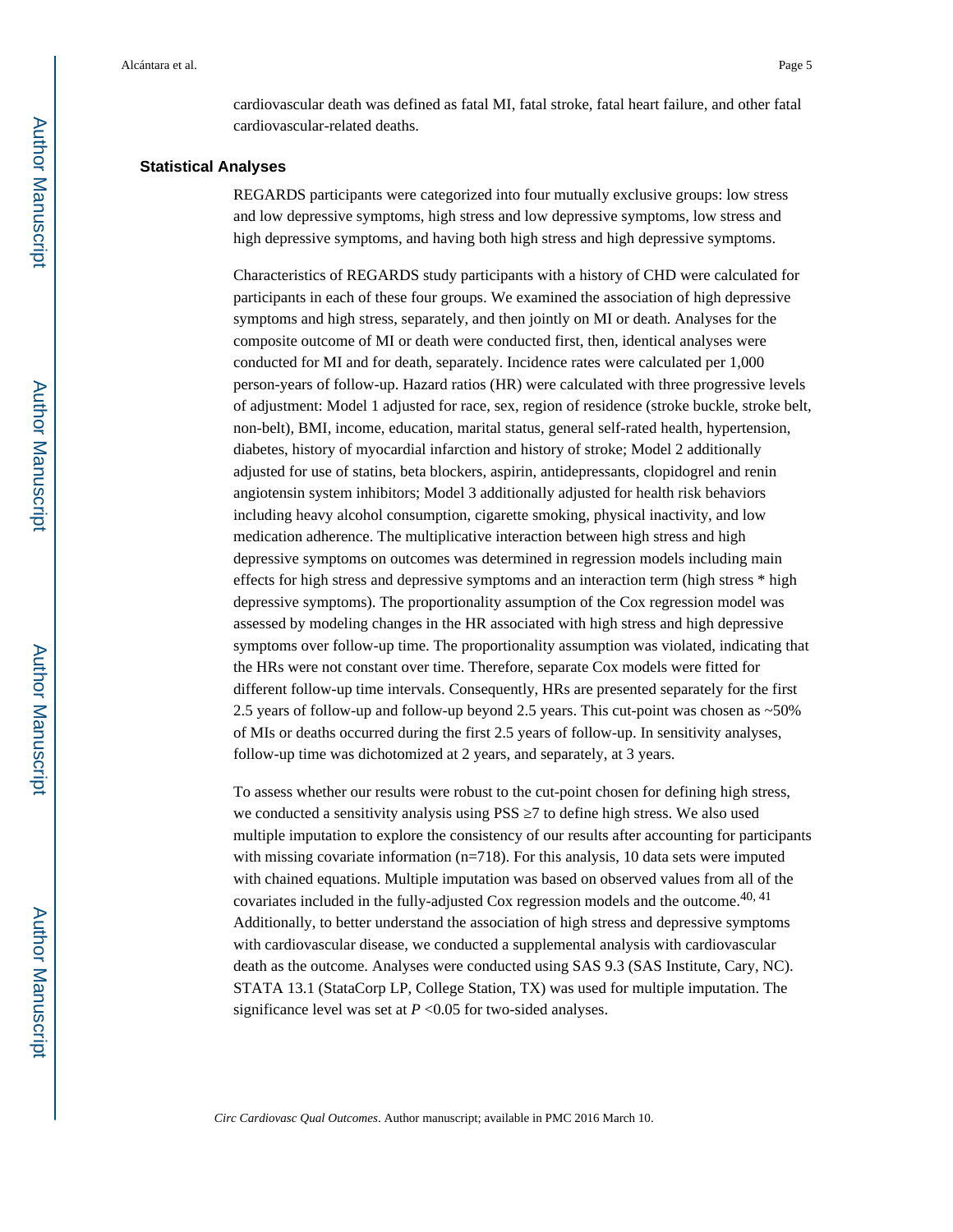# **Results**

#### **Participant Characteristics by Stress and Depressive Symptoms Group**

Overall, 11.7% ( $n = 527$ ) had high stress and 13.8% ( $n = 621$ ) participants had high depressive symptoms. The prevalence of high stress only was  $5.6\%$  (n = 253) and the prevalence of high depressive symptoms only was  $7.7\%$  (n = 347), while the prevalence of concurrent high stress and high depressive symptoms at baseline was 6.1% ( $n = 274$ ). The correlation between the scores on the stress scale (PSS) and the depressive symptoms scale (CES-D) was moderately high  $r = 0.52$ . Baseline characteristics by stress and depressive symptoms group are presented in Table 1. Mean age, BMI, and most demographic measures varied across stress and depressive symptoms groups. Prevalence of medical comorbidities (stroke, hypertension) and health risk behaviors (smoking, physical inactivity, and medication adherence) also varied by stress and depressive symptoms groups, with the highest prevalence of these medical conditions and health risk behaviors observed among those in the high stress and high depressive symptoms subgroup.

#### **Association of Stress and Depressive Symptoms with MI or Death**

Over a median 5.95-years of follow-up, 1,337 events (1,094 deaths and 614 MI events) occurred (Supplemental Table 1). Participants with high stress had a marginally higher risk for MI or death in the first 2.5 years of follow-up than participants with low stress (HR=1.22, [95% Confidence Interval [CI]: 0.94–1.57]) (Table 2). Similarly, participants with high depressive symptoms relative to those with low depressive symptoms had a higher risk for MI or death (HR=1.30, 95% CI: 1.02–1.64). After the initial 2.5-years of follow-up, no statistically significant association was present for high stress, or for high depressive symptoms, with MI or death.

**Joint presence of high stress and high depressive symptoms—**The incidence rate for MI or death was 42.8, 42.2, 51.4 and 77.5 per 1,000 person-years in the low stress and low depressive symptoms group, high stress and low depressive symptoms group, low stress and high depressive symptoms group, and concurrent high stress and high depressive symptoms group, respectively (Supplemental Table 2). After adjustment for age, race, sex, region of residence, BMI, income, education, marital status, general self-rated health, hypertension, diabetes, history of myocardial infarction and stroke and during the first 2.5 years of follow-up, participants with concurrent high stress and high depressive symptoms relative to participants with low stress and low depressive symptoms had an increased risk of MI or death (Table 3) ( $HR = 1.64$ , 95% CI: 1.20–2.24). In contrast, those with low stress and high depressive symptoms (HR =  $1.03$ , [95% CI: 0.74–1.42]), and those with high stress and low depressive symptoms ( $HR = 0.83$ , [95% CI: 0.55–1.25]) were not at increased risk for MI or death (Figure 1). These associations remained present after further multivariable adjustment. In the full multivariable adjusted model, the *p*-value for the high stress \* high depressive symptoms interaction term during the first 2.5 years of follow-up was 0.04. After the initial 2.5-year follow-up period, concurrent high stress with high depressive symptoms were not significantly associated with MI or death. The interaction between high stress  $*$ high depressive symptoms was not statistically significant after 2.5 years of follow-up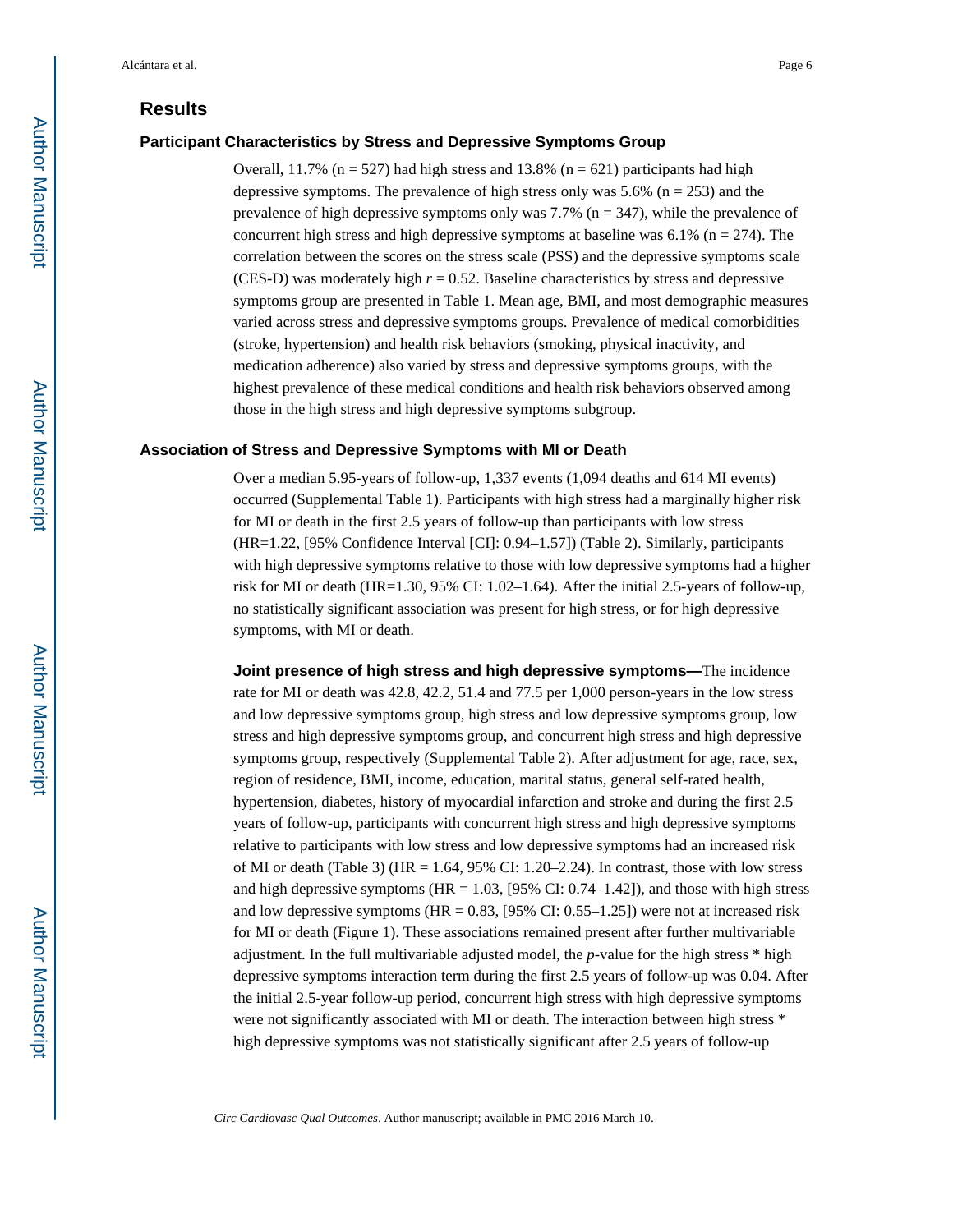$(p=0.66)$ . Results were similar when follow-up time was dichotomized at 2 years (Supplemental Table 2) and 3 years (Supplemental Table 3).

#### **Individual Outcomes**

High stress and high depressive symptoms, separately and jointly, were not associated with risk of MI during the first 2.5 years or beyond 2.5 years of follow-up (Supplemental Tables 4 and 5; Figure 2). When examined individually, high depressive symptoms were associated with an increased risk of death in the first 2.5 years of follow-up in models with minimal adjustment for confounders (Supplemental Table 6; Figure 3). This association was attenuated after full multivariable adjustment. Only those with both high stress and high depressive symptoms had an increased risk for death in the first 2.5 years of follow-up, although the interaction term was not statistically significant (Supplemental Table 7). Consistent with our main results, high stress and high depressive symptoms, separately and jointly, were not associated with risk of death after the first 2.5 years of follow-up.

#### **Sensitivity Analyses**

The HRs for MI/death associated with high stress and high depressive symptoms did not change appreciably when PSS  $\bar{z}$  7 score was used to define high stress (Supplemental Table 8). Similarly, point estimates with the multiple imputation analysis did not change appreciably (Supplemental Table 9). During the first 2.5 years of follow-up and compared to participants with low stress and low depressive symptoms, the multivariable adjusted hazard ratio for cardiovascular death was 1.14 (95% CI 0.61 – 2.13), 0.89 (95% CI 0.51 – 1.56) and 1.38 (95% CI 0.80 – 2.36) for participants with high stress and low depressive symptoms, low stress and high depressive symptoms, and high stress and high depressive symptoms (Supplemental Table 10; p-value for interaction  $= 0.53$ ).

# **Discussion**

Consistent with the *Psychosocial Perfect Storm*<sup>29</sup> model, and prior research in this area,<sup>21</sup> our results demonstrate that the joint presence of high stress and high depressive symptoms compared to low stress and low depressive symptoms is associated with a 48% increased short-term risk for MI or death in a large sample of US adults with CHD. The heightened risk associated with concurrent high stress and high depressive symptoms was robust and consistent across models that adjusted for demographics, medical history, medication use, and health risk behaviors. We also show that the risk of MI or death associated with concurrent high stress and high depressive symptoms during the 2.5-year high vulnerability period is markedly higher than that of stress or depressive symptoms alone. Further, when we disaggregated the composite outcome, those with concurrent high stress and high depressive symptoms relative to their counterparts were at increased risk for death, but not MI; thus the combined effect of high stress and high depressive symptoms may be most pronounced for risk of death. Although not statistically significant, the point estimates suggest an elevated risk for cardiovascular death.

Prior studies have examined whether exposure to stress or the presence of depression, independent of each other, were associated with incident CHD or death, with some finding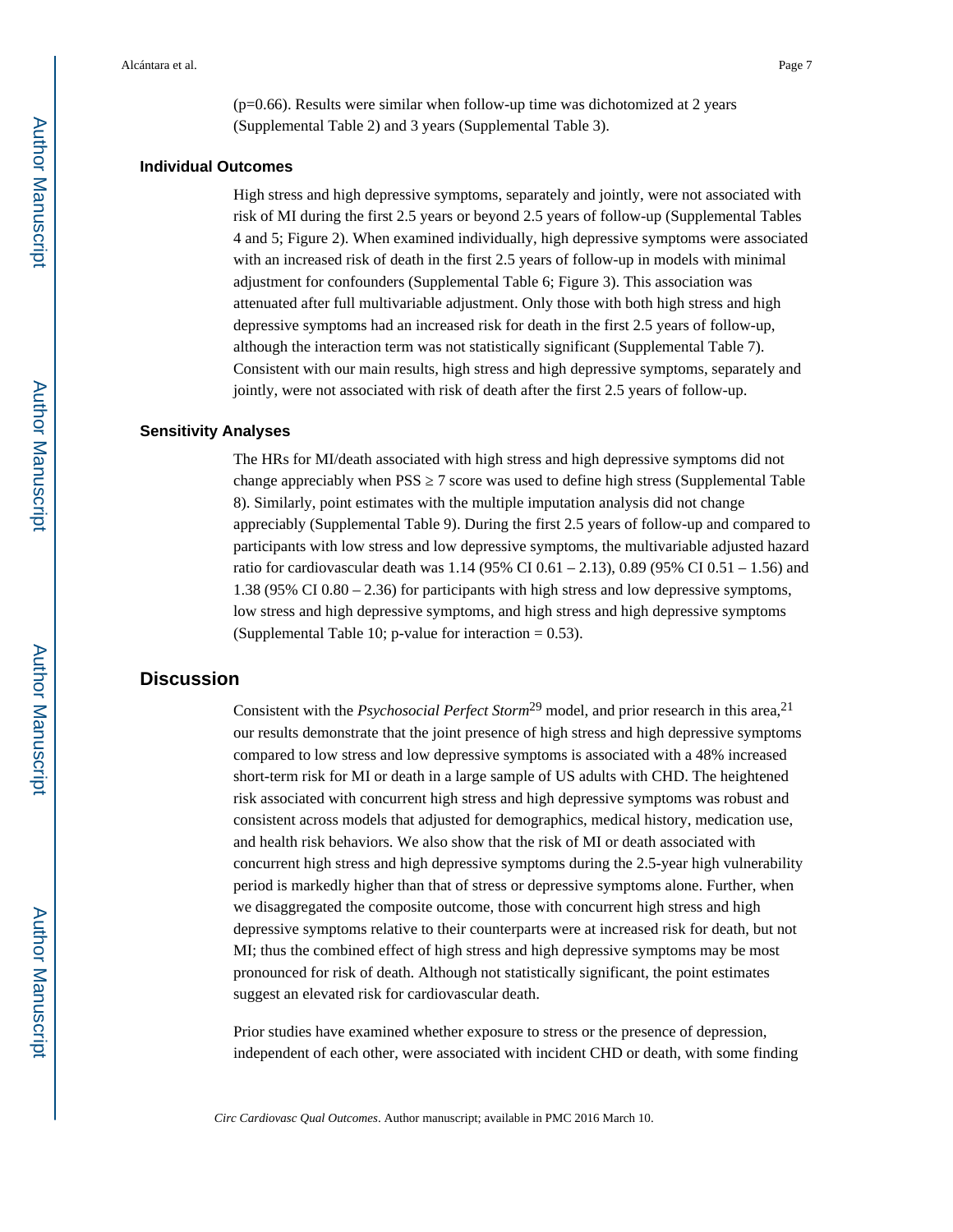Alcántara et al. Page 8

support for an independent main effect of stress and depression,  $19$  and others finding a main effect for one and not the other.<sup>27</sup> In INTERHEART, a case-control study conducted in 52 countries, depressed people who reported permanent stress at home or at work had higher odds of having ischemic heart disease when compared to their never stressed and not depressed counterparts.21 While prior studies have focused on the health risk associated with the confluence of both depression and anxiety,  $2^5$  with up to a three-fold increased risk of cardiovascular death in some studies, our results provide initial empirical evidence of the applicability of the *Psychosocial Perfect Storm*29 model specifically for understanding the association of stress and depression to medical prognosis (specifically death, and potentially cardiovascular death) in people with established CHD.

The results from the current study imply that prior research using measures of stress or depressive symptoms likely overestimated the effect of each individual risk factor on medical prognosis and all-cause mortality when the other was not considered. Thus, within the field of behavioral cardiology, research should more consistently consider the combined, rather than independent, effect of psychosocial factors (such as depression and stress) on CHD prognosis. More importantly, our results highlight that the adverse health consequences, specifically death, associated with the joint presence of high stress and high depressive symptoms are particularly pronounced during an early high vulnerability period even after adjustment for known confounders, and may not exert an influence beyond that critical period. Indeed, a prior analysis of the REGARDS dataset found that the effect of high depressive symptoms on risk of MI or death was not sustained after adjustment for established behavioral confounders when this vulnerability period (< 2.5 years) was not considered.<sup>18</sup>

These findings serve as initial validation of dimensions of the *Psychosocial Perfect Storm*  conceptual model, where the co-occurrence of multiple psychosocial risk factors each in tandem contribute to elevated risk for poor medical prognosis in adults with CHD. Our results indicate that the deleterious health consequences associated with concurrent high stress and high depressive symptoms in the past-month may be specific to death, and may be time dependent. However, we do not have any information on the persistence and course of the concurrent depressive symptoms - stress phenotype for REGARDS participants, and as such cannot account for the remitting and relapsing nature of depressive symptoms and stress over time. We also do not have information in REGARDS about specific pathophysiological pathways (i.e., thrombogenicity, coronary perfusion, arrhythmia) implicated in the *Perfect Storm* model.29 Thus, we are unable to determine whether the interaction of stress exposure (chronic vs. acute), depression, and specific pathophysiological pathways (i.e., thrombogenicity, coronary perfusion, arrhythmia) is particularly cardiotoxic. It is possible that the presence of all three factors-- psychosocial, behavioral, and pathophysiological-- in an early vulnerability period, confers greatest risk for cardiovascular events (recurrent MI, cardiovascular death), and that increased all-cause mortality risk is observed only when the confluence of two psychosocial factors are considered. Future research using the *Perfect Storm* framework should clarify whether specific combinations of psychosocial exposures (acute versus chronic stress, depression),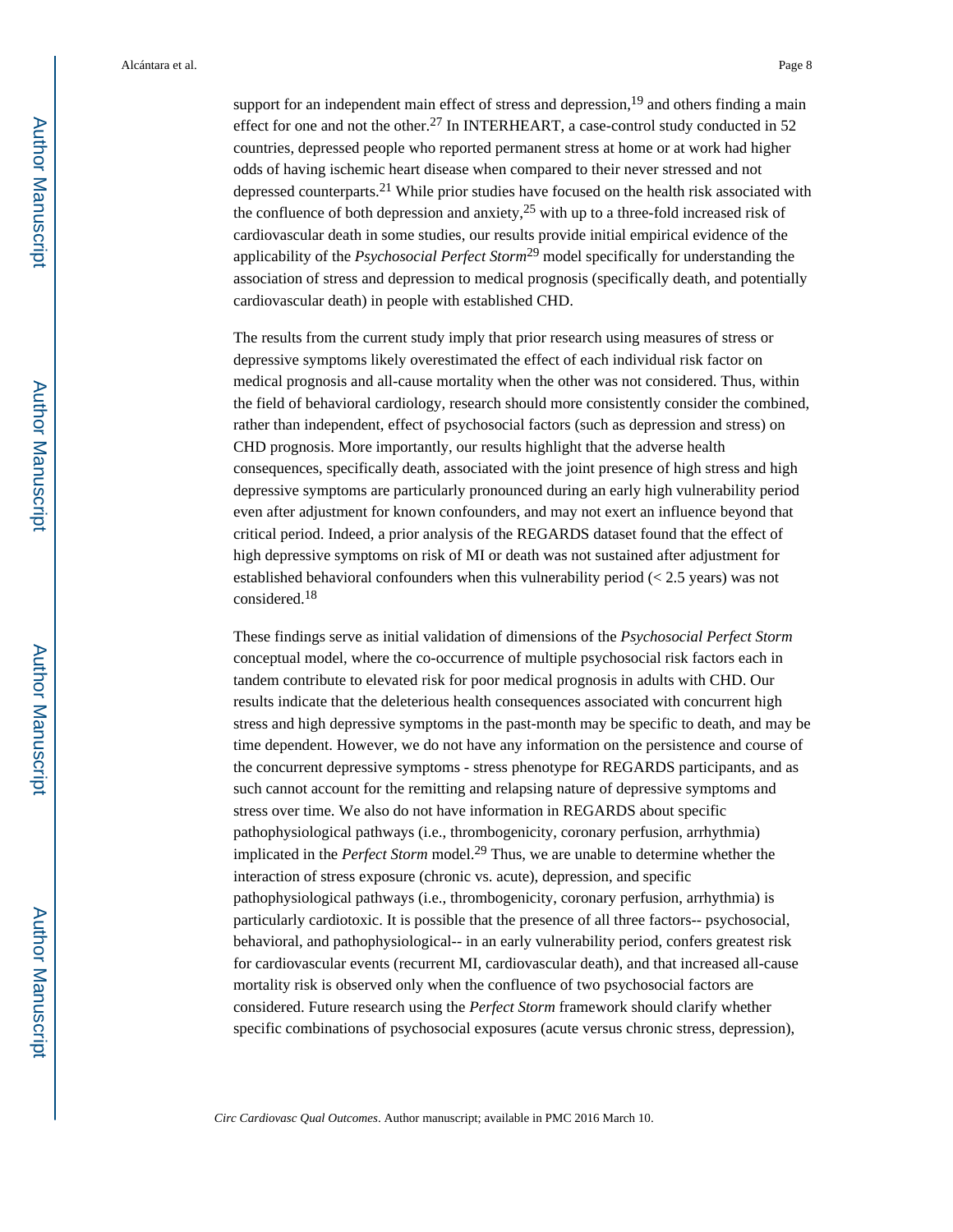behaviors, and pathophysiologic factors, generate differential prognostic outcomes and risk estimates over time.

## **Limitations**

Our study is not without limitations. First, the presence of stress and depressive symptoms was measured at a single time point. Future research should examine the conditions under which high depressive symptoms contribute to excess risk of MI and death (e.g., in the context of stress exposure, the persistence of stress exposure). Just as regional wall motion abnormalities are identified by echocardiography only under exercise or pharmacologic stress, it may be that psychosocial 'stress' in the depressed CHD patient reveals the mechanisms responsible for depression-related prognostic risk.<sup>29</sup> Second, the REGARDS study is observational and we are unable to make causal inferences. We were also unable to conduct additional subgroup analyses because of the available sample size. Our supplementary analyses with the individual components of the composite outcome suggest that those with concurrent stress and depressive symptoms are at greatest risk for all-cause mortality, and potentially cardiovascular mortality, in the first 2.5 years; larger samples are required to explore these individual outcomes more definitively as we were underpowered. Future research should also replicate these findings in independent samples adequately powered to examine effect modification by levels of stress and depressive symptoms; to facilitate replication by independent researchers, we have included the initial REGARDS manuscript proposal as a supplemental file. While those with concurrent high stress and high depressive symptoms had the highest risk for adverse outcomes, this represented only 6% of the study sample, a small population subgroup. Thus, further work is needed to determine the net public health benefit of focusing on this potentially low probability occurrence. Third, health behaviors were assessed using self-report which is subject to reporting biases. Future research should use objective measures of health behaviors as opposed to self-report to determine if the *Perfect Storm* is partially explained by behavior. We also used a selfreport measure of general health as a proxy for overall medical comorbidity. Although selfrated health is shown to be associated with mortality beyond provider assessments of health,<sup>42</sup> future research in this area could benefit from use of a standardized instrument such as the Charlson comorbidity index to account for overall medical comorbidity and disease severity. Fourth, the 4-item version of the CES-D that was used in REGARDS assesses only cognitive symptoms of depression, and thus does not assess somatic symptoms of depression. Therefore, we are unable to determine whether specific clusters of depression symptoms in combination with high stress would yield similar estimates of prognostic risk.

# **Conclusion**

The current results provide initial empirical evidence to support a *Psychosocial Perfect Storm* conceptual model for understanding how psychosocial variables might be associated with medical prognosis in people with established CHD.<sup>29</sup> While the prevalence of concurrent high stress and high depressive symptoms was only 6.0% among REGARDS participants with established CHD, a low probability occurrence, the impact of the confluence of psychosocial risk factors on the overall burden of disease, and mortality risk, was high. In particular, we found that concurrent high stress and high depressive symptoms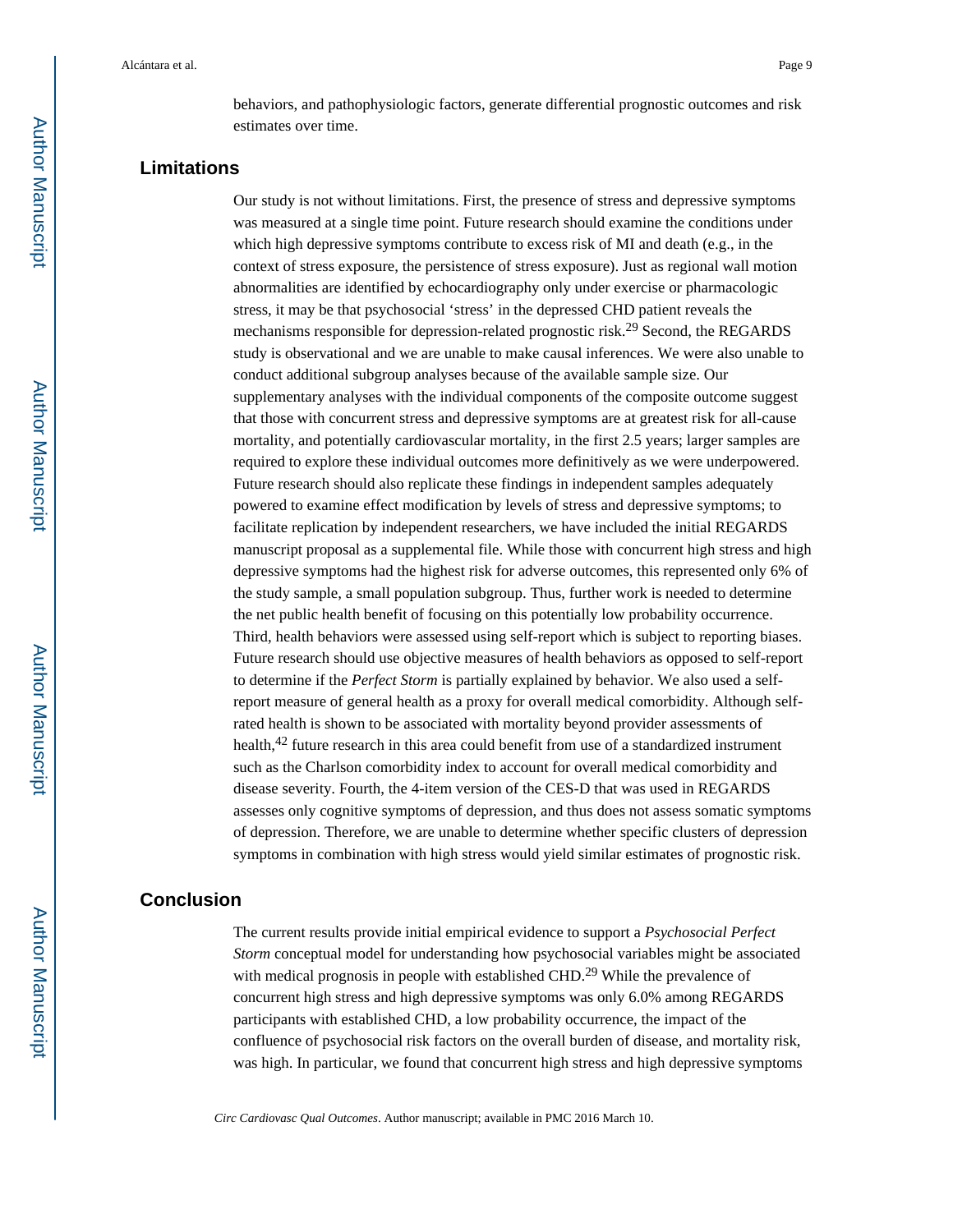was associated with an increased risk of MI or death, specifically death, in the first 2.5 years of follow-up, and that risk for outcomes was not elevated for participants with either of these conditions alone during this critical period. These results provide a challenge to traditional research paradigms that have focused on identifying *if* depression confers excess prognostic risk in post-MI patients, and instead places a newfound focus on identifying *under what conditions* poor prognosis occurs for CHD patients with high depressive symptoms, or conversely, that for stressed CHD patients, it requires the presence of depressive symptoms to indicate high mortality risk. The *Psychosocial Perfect Storm* model may inform research into the development, testing, and implementation of novel primary and secondary prevention strategies that focus on the treatment of stress and depression during this high vulnerability period. Thus, behavioral interventions that teach individuals with CHD how to adaptively manage stress *and* depressive symptoms during the high vulnerability period might be particularly important for lowering risk of death, and potentially cardiovascular death, in the shorter-term. By identifying the specific conditions under which depressed and stressed patients exhibit poor medical prognosis, we might also be better able to identify the modifiable mechanisms (biological, psychological, social, and environmental) by which depression and stress increase risk of MI and mortality and create targeted interventions to mitigate the excess risk.

# **Supplementary Material**

Refer to Web version on PubMed Central for supplementary material.

## **Acknowledgments**

Carmela Alcántara, Ph.D. led all aspects of manuscript development, and made substantial contributions to the conception and design, interpretation of data, and writing of the manuscript. Paul Muntner, Ph.D. made substantial contributions to the conception, design, acquisition, analysis, interpretation of the data, and made critical revisions to the manuscript for important intellectual content. Donald Edmondson, Ph.D., Nicole Redmond, M.D., Ph.D., M.P.H. and Monika M. Safford, M.D. were involved with data interpretation, and critical revisions of the manuscript. Lisandro D. Colantonio, M.D., M.Sc. made substantial contributions to the analysis and interpretation of the data, and was involved with critical revision of the manuscript. Karina W. Davidson, Ph.D. served as senior author and made substantial contributions to the conception, design, interpretation of data, and writing of the manuscript. This manuscript is not under consideration elsewhere, and none of its contents have been previously published. All authors have read and approved the manuscript.

#### **Funding Sources**

This research project is supported by a cooperative agreement U01 NS041588 from the National Institute of Neurological Disorders and Stroke, National Institutes of Health, Department of Health and Human Service. The content is solely the responsibility of the authors and does not necessarily represent the official views of the National Institute of Neurological Disorders and Stroke or the National Institutes of Health. Representatives of the funding agency have been involved in the review of the manuscript but not directly involved in the collection, management, analysis or interpretation of the data. The authors thank the other investigators, the staff, and the participants of the REGARDS (REasons for Geographic and Racial Differences in Stroke) study for their valuable contributions. A full list of participating REGARDS investigators and institutions can be found at [http://](http://www.regardsstudy.org) [www.regardsstudy.org.](http://www.regardsstudy.org) This work was also supported by the National Heart Lung, and Blood Institute at the National Institutes of Health (3R01HL115941-01S1 to C.A., HL47540 to D.E., HL088117 to K.W.D., 3R01HL080477-07S1 to N.R.).

Dr. Safford and Dr. Muntner receive salary support from Amgen, Inc., for research studies; she has served as consultant for DiaDexus.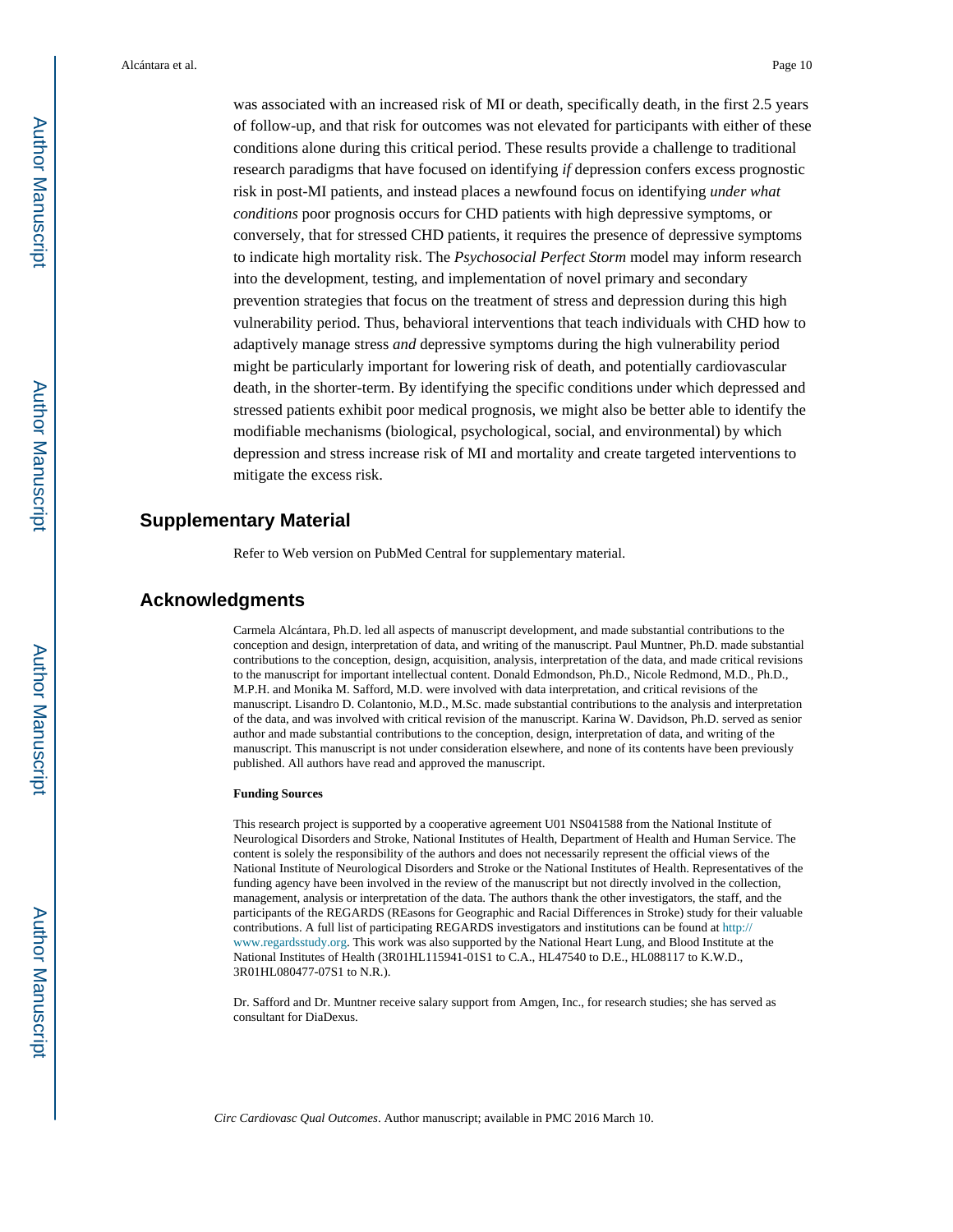# **References**

- 1. Davidson KW, Burg MM, Kronish IM, Shimbo D, Dettenborn L, Mehran R, Vorchheimer D, Clemow L, Schwartz JE, Lesperance F, Rieckmann N. Association of anhedonia with recurrent major adverse cardiac events and mortality 1 year after acute coronary syndrome. Arch Gen Psychiatry. 2010; 67:480–488. [PubMed: 20439829]
- 2. Carney RM, Freedland KE. Depression in patients with coronary heart disease. Am J Med. 2008; 121:S20–S27. [PubMed: 18954589]
- 3. Frasure-Smith N, Lesperance F. Recent evidence linking coronary heart disease and depression. Can J Psychiatry. 2006; 51:730–737. [PubMed: 17168247]
- 4. Rugulies R. Depression as a predictor for coronary heart disease. a review and meta-analysis. Am J Prev Med. 2002; 23:51–61. [PubMed: 12093424]
- 5. Mostofsky E, Maclure M, Sherwood JB, Tofler GH, Muller JE, Mittleman MA. Risk of acute myocardial infarction after the death of a significant person in one's life: the determinants of myocardial infarction onset study. Circulation. 2012; 125:491–496. [PubMed: 22230481]
- 6. Kivimaki M, Nyberg ST, Batty GD, Fransson EI, Heikkila K, Alfredsson L, Bjorner JB, Borritz M, Burr H, Casini A, Clays E, De Bacquer D, Dragano N, Ferrie JE, Geuskens GA, Goldberg M, Hamer M, Hooftman WE, Houtman IL, Joensuu M, Jokela M, Kittel F, Knutsson A, Koskenvuo M, Koskinen A, Kouvonen A, Kumari M, Madsen IE, Marmot MG, Nielsen ML, Nordin M, Oksanen T, Pentti J, Rugulies R, Salo P, Siegrist J, Singh-Manoux A, Suominen SB, Vaananen A, Vahtera J, Virtanen M, Westerholm PJ, Westerlund H, Zins M, Steptoe A, Theorell T. Job strain as a risk factor for coronary heart disease: a collaborative meta-analysis of individual participant data. Lancet. 2012; 380:1491–1497. [PubMed: 22981903]
- 7. Edmondson D, Richardson S, Falzon L, Davidson KW, Mills MA, Neria Y. Posttraumatic stress disorder prevalence and risk of recurrence in acute coronary syndrome patients: a meta-analytic review. PloS One. 2012; 7:e38915. [PubMed: 22745687]
- 8. Edmondson D, Newman JD, Whang W, Davidson KW. Emotional triggers in myocardial infarction: do they matter? Eur Heart J. 2013; 34:300–306. [PubMed: 23178642]
- 9. Richardson S, Shaffer JA, Falzon L, Krupka D, Davidson KW, Edmondson D. Meta-analysis of perceived stress and its association with incident coronary heart disease. Am J Cardiol. 2012; 110:1711–1716. [PubMed: 22975465]
- 10. Frasure-Smith N. In-hospital symptoms of psychological stress as predictors of long-term outcome after acute myocardial infarction in men. Am J Cardiol. 1991; 67:121–127. [PubMed: 1987712]
- 11. Iso H, Date C, Yamamoto A, Toyoshima H, Tanabe N, Kikuchi S, Kondo T, Watanabe Y, Wada Y, Ishibashi T, Suzuki H, Koizumi A, Inaba Y, Tamakoshi A, Ohno Y. Perceived mental stress and mortality from cardiovascular disease among japanese men and women: the japan collaborative cohort study for evaluation of cancer risk sponsored by monbusho (jacc study). Circulation. 2002; 106:1229–1236. [PubMed: 12208798]
- 12. Arnold SV, Smolderen KG, Buchanan DM, Li Y, Spertus JA. Perceived stress in myocardial infarction: Long-term mortality and health status outcomes. J Am Coll Cardiol. 2012; 60:1756– 1763. [PubMed: 23040574]
- 13. Aboa-Eboule C, Brisson C, Maunsell E, Masse B, Bourbonnais R, Vezina M, Milot A, Theroux P, Dagenais GR. Job strain and risk of acute recurrent coronary heart disease events. JAMA. 2007; 298:1652–1660. [PubMed: 17925517]
- 14. Orth-Gomer K, Wamala SP, Horsten M, Schenck-Gustafsson K, Schneiderman N, Mittleman MA. Marital stress worsens prognosis in women with coronary heart disease: the stockholm female coronary risk study. JAMA. 2000; 284:3008–3014. [PubMed: 11122587]
- 15. Eaker ED, Sullivan LM, Kelly-Hayes M, D'Agostino RB Sr, Benjamin EJ. Does job strain increase the risk for coronary heart disease or death in men and women? the framingham offspring study. Am J Epidem. 2004; 159:950–958.
- 16. Macleod J, Smith GD, Heslop P, Metcalfe C, Carroll D, Hart C. Are the effects of psychosocial exposures attributable to confounding? Evidence from a prospective observational study on psychological stress and mortality. J Epidemiol Community Health. 2001; 55:878–884. [PubMed: 11707481]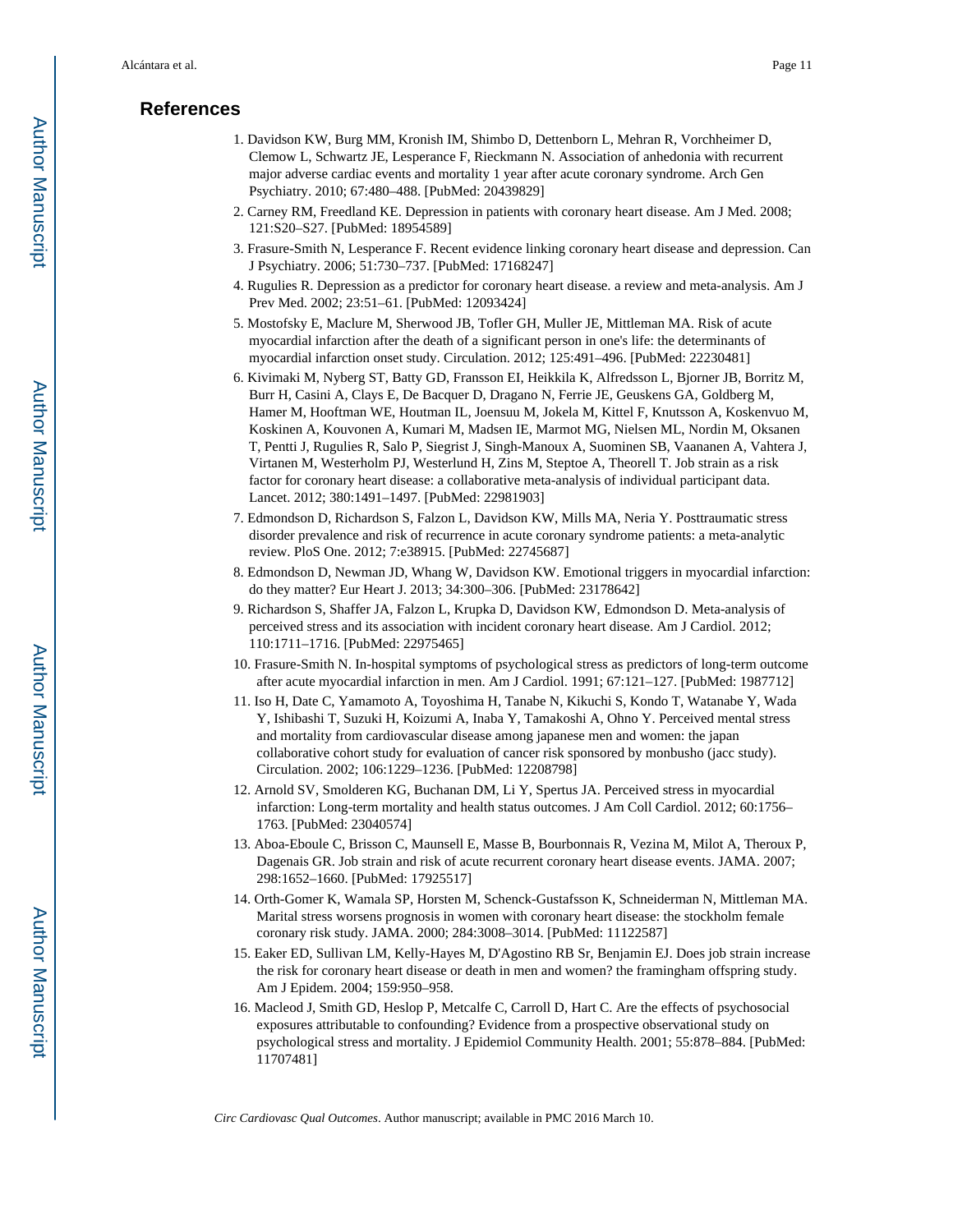- 17. Moore L, Meyer F, Perusse M, Cantin B, Dagenais GR, Bairati I, Savard J. Psychological stress and incidence of ischaemic heart disease. Int J Epidemiol. 1999; 28:652–658. [PubMed: 10480692]
- 18. Ye S, Muntner P, Shimbo D, Judd SE, Richman J, Davidson KW, Safford MM. Behavioral mechanisms, elevated depressive symptoms, and the risk for myocardial infarction or death in individuals with coronary heart disease: the regards (reason for geographic and racial differences in stroke) study. J Am Coll Cardiol. 2013; 61:622–630. [PubMed: 23290548]
- 19. Mausbach BT, Patterson TL, Rabinowitz YG, Grant I, Schulz R. Depression and distress predict time to cardiovascular disease in dementia caregivers. Health Psychol. 2007; 26:539–544. [PubMed: 17845105]
- 20. Hammen C. Stress and depression. Annu Rev Clin Psychol. 2005; 1:293–319. [PubMed: 17716090]
- 21. Rosengren A, Hawken S, Ounpuu S, Sliwa K, Zubaid M, Almahmeed WA, Blackett KN, Sitthiamorn C, Sato H, Yusuf S. Association of psychosocial risk factors with risk of acute myocardial infarction in 11119 cases and 13648 controls from 52 countries (the interheart study): case-control study. Lancet. 2004; 364:953–962. [PubMed: 15364186]
- 22. Phillips AC, Batty GD, Gale CR, Deary IJ, Osborn D, MacIntyre K, Carroll D. Generalized anxiety disorder, major depressive disorder, and their comorbidity as predictors of all-cause and cardiovascular mortality: the vietnam experience study. Psychosom Med. 2009; 71:395–403. [PubMed: 19321850]
- 23. Chamberlain AM, Vickers KS, Colligan RC, Weston SA, Rummans TA, Roger VL. Associations of preexisting depression and anxiety with hospitalization in patients with cardiovascular disease. Mayo Clin Proc. 2011; 86:1056–1062. [PubMed: 22033250]
- 24. Doering LV, Moser DK, Riegel B, McKinley S, Davidson P, Baker H, Meischke H, Dracup K. Persistent comorbid symptoms of depression and anxiety predict mortality in heart disease. Int J Cardiol. 2010; 145:188–192. [PubMed: 19493579]
- 25. Watkins LL, Koch GG, Sherwood A, Blumenthal JA, Davidson JR, O'Connor C, Sketch MH. Association of anxiety and depression with all-cause mortality in individuals with coronary heart disease. J Am Heart Assoc. 2013; 2:e000068. [PubMed: 23537805]
- 26. Frasure-Smith N, Lesperance F. Depression and anxiety as predictors of 2-year cardiac events in patients with stable coronary artery disease. Arch Gen Psychiatry. 2008; 65:62–71. [PubMed: 18180430]
- 27. Frasure-Smith N, Lesperance F. Depression and other psychological risks following myocardial infarction. Arch Gen Psychiatry. 2003; 60:627–636. [PubMed: 12796226]
- 28. Arbab-Zadeh A, Nakano M, Virmani R, Fuster V. Acute coronary events. Circulation. 2012; 125:1147–1156. [PubMed: 22392862]
- 29. Burg MM, Edmondson D, Shimbo D, Shaffer JA, Kronish IM, Whang W, Alcantara C, Schwartz JE, Muntner P, Davidson KW. The 'perfect storm' and acute coronary syndrome onset: do psychosocial factors play a role? Prog Cardiovasc Dis. 2013; 55:601–601. [PubMed: 23621970]
- 30. Safford MM, Brown TM, Muntner PM, Durant RW, Glasser S, Halanych JH, Shikany JM, Prineas RJ, Samdarshi T, Bittner VA, Lewis CE, Gamboa C, Cushman M, Howard V, Howard G. REGARDS Investigators. Association of race and sex with risk of incident acute coronary heart disease events. JAMA. 2012; 308:1768–1774. [PubMed: 23117777]
- 31. Howard VJ, Cushman M, Pulley L, Gomez CR, Go RC, Prineas RJ, Graham A, Moy CS, Howard G. The reasons for geographic and racial differences in stroke study: objectives and design. Neuroepidemiology. 2005; 25:135–143. [PubMed: 15990444]
- 32. Radloff LS. The ces-d scale: A self-report depression scale for research in the general population. Appl Psychol Meas. 1977; 1:385–401.
- 33. Melchior LA, Huba G, Brown VB, Reback CJ. A short depression index for women. Educ Psychol Meas. 1993; 53:1117–1125.
- 34. Cohen S, Kamarck T, Mermelstein R. A global measure of perceived stress. J Health Soc Behav. 1983; 24:385–396. [PubMed: 6668417]
- 35. Morisky DE, Green LW, Levine DM. Concurrent and predictive validity of a self-reported measure of medication adherence. Med. Care. 1986; 24:67–74. [PubMed: 3945130]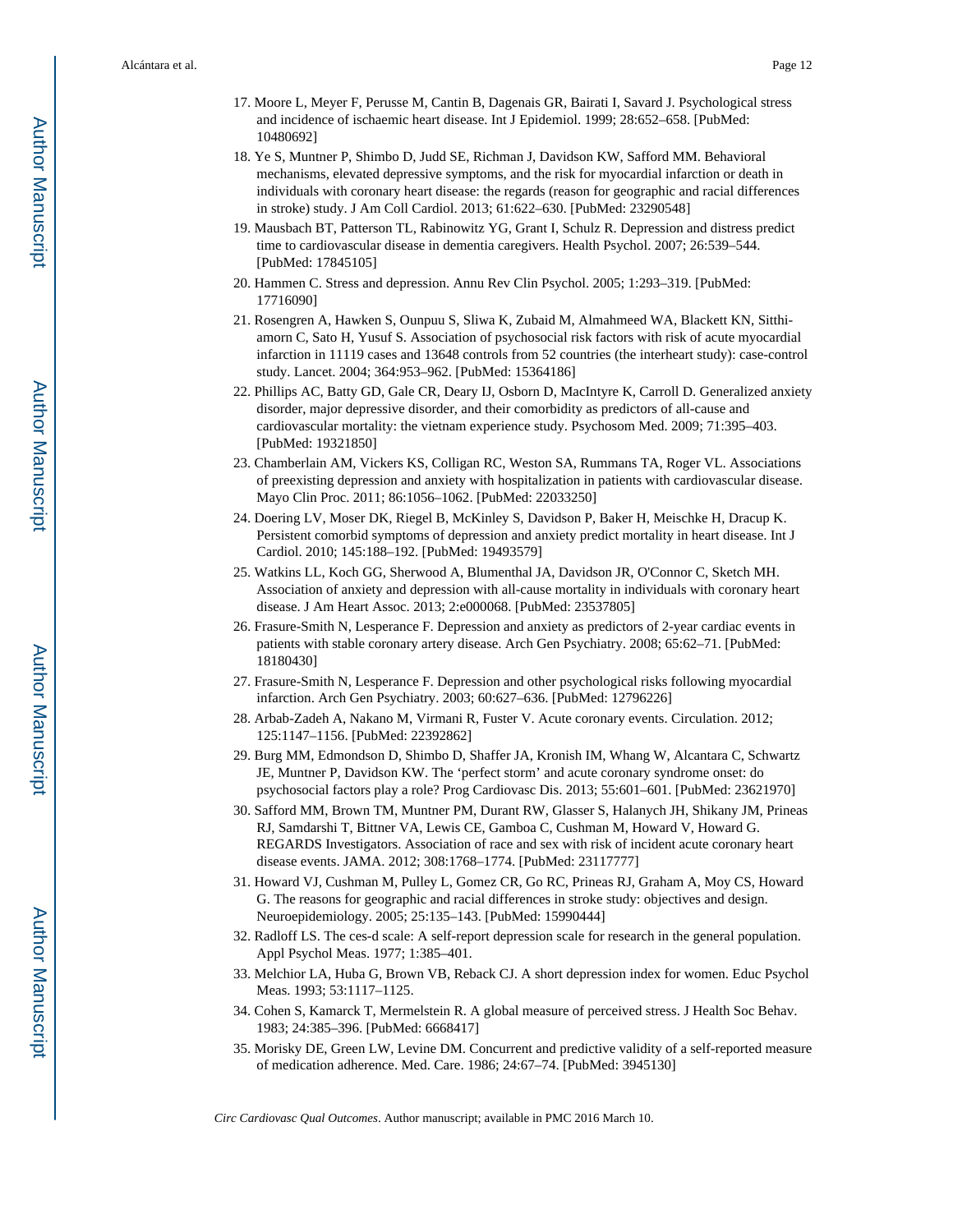- 36. Luepker RV, Apple FS, Christenson RH, Crow RS, Fortmann SP, Goff D, Goldberg RJ, Hand MM, Jaffe AS, Julian DG, Levy D, Manolio T, Mendis S, Mensah G, Pajak A, Prineas RJ, Reddy KS, Roger VL, Rosamond WD, Shahar E, Sharrett AR, Sorlie P, Tunstall-Pedoe H. AHA Council on Epidemiology and Prevention; AHA Statistics Committee; World Heart Federation Council on Epidemiology and Prevention; European Society of Cardiology Working Group on Epidemiology and Prevention; Centers for Disease Control and Prevention; National Heart, Lung, and Blood Institute. Case definitions for acute coronary heart disease in epidemiology and clinical research studies: a statement from the AHA Council on Epidemiology and Prevention; AHA Statistics Committee; World Heart Federation Council on Epidemiology and Prevention; the European Society of Cardiology Working Group on Epidemiology and Prevention; Centers for Disease Control and Prevention; the National Heart, Lung, and Blood Institute. Circulation. 2003; 108:2543–2549. [PubMed: 14610011]
- 37. Thygesen K, Alpert JS, White HD, Joint ESC/ACCF/AHA/WHF Task Force for the Redefinition of Myocardial Infarction. Jaffe AS, Apple FS, Galvani M, Katus HA, Newby LK, Ravkilde J, Chaitman B, Clemmensen PM, Dellborg M, Hod H, Porela P, Underwood R, Bax JJ, Beller GA, Bonow R, Van der Wall EE, Bassand JP, Wijns W, Ferguson TB, Steg PG, Uretsky BF, Williams DO, Armstrong PW, Antman EM, Fox KA, Hamm CW, Ohman EM, Simoons ML, Poole-Wilson PA, Gurfinkel EP, Lopez-Sendon JL, Pais P, Mendis S, Zhu JR, Wallentin LC, Fernández-Avilés F, Fox KM, Parkhomenko AN, Priori SG, Tendera M, Voipio-Pulkki LM, Vahanian A, Camm AJ, De Caterina R, Dean V, Dickstein K, Filippatos G, Funck-Brentano C, Hellemans I, Kristensen SD, McGregor K, Sechtem U, Silber S, Tendera M, Widimsky P, Zamorano JL, Morais J, Brener S, Harrington R, Morrow D, Lim M, Martinez-Rios MA, Steinhubl S, Levine GN, Gibler WB, Goff D, Tubaro M, Dudek D, Al-Attar N. Universal definition of myocardial infarction. Circulation. 2007; 116:2634–2653. [PubMed: 17951284]
- 38. Prineas, RJ.; Crow, RS.; Blackburn, HW. The minnesota code manual of electrocardiographic findings: standards and procedures for measurement and classification. Boston, MA: John Wright; 1982.
- 39. Prineas, RJ.; Crow, RS.; Zhang, Z-M. The minnesota code manual of electrocardiographic findings: Including measurement and comparison with the novacode; standards and procedures for ecg measurement in epidemiologic and clinical trials. London: Springer; 2010.
- 40. Sterne JA, White IR, Carlin JB, Spratt M, Royston P, Kenward MG, Wood AM, Carpenter JR. Multiple imputation for missing data in epidemiological and clinical research: potential and pitfalls. BMJ. 2009; 338:b2393. [PubMed: 19564179]
- 41. White IR, Royston P, Wood AM. Multiple imputation using chained equations: issues and guidance for practice. Stat Med. 2011; 30:377–399. [PubMed: 21225900]
- 42. Idler EL, Benyamini Y. Self-rated health and mortality: a review of twenty-seven community studies. J Health Soc Behav. 1997; 38:21–37. [PubMed: 9097506]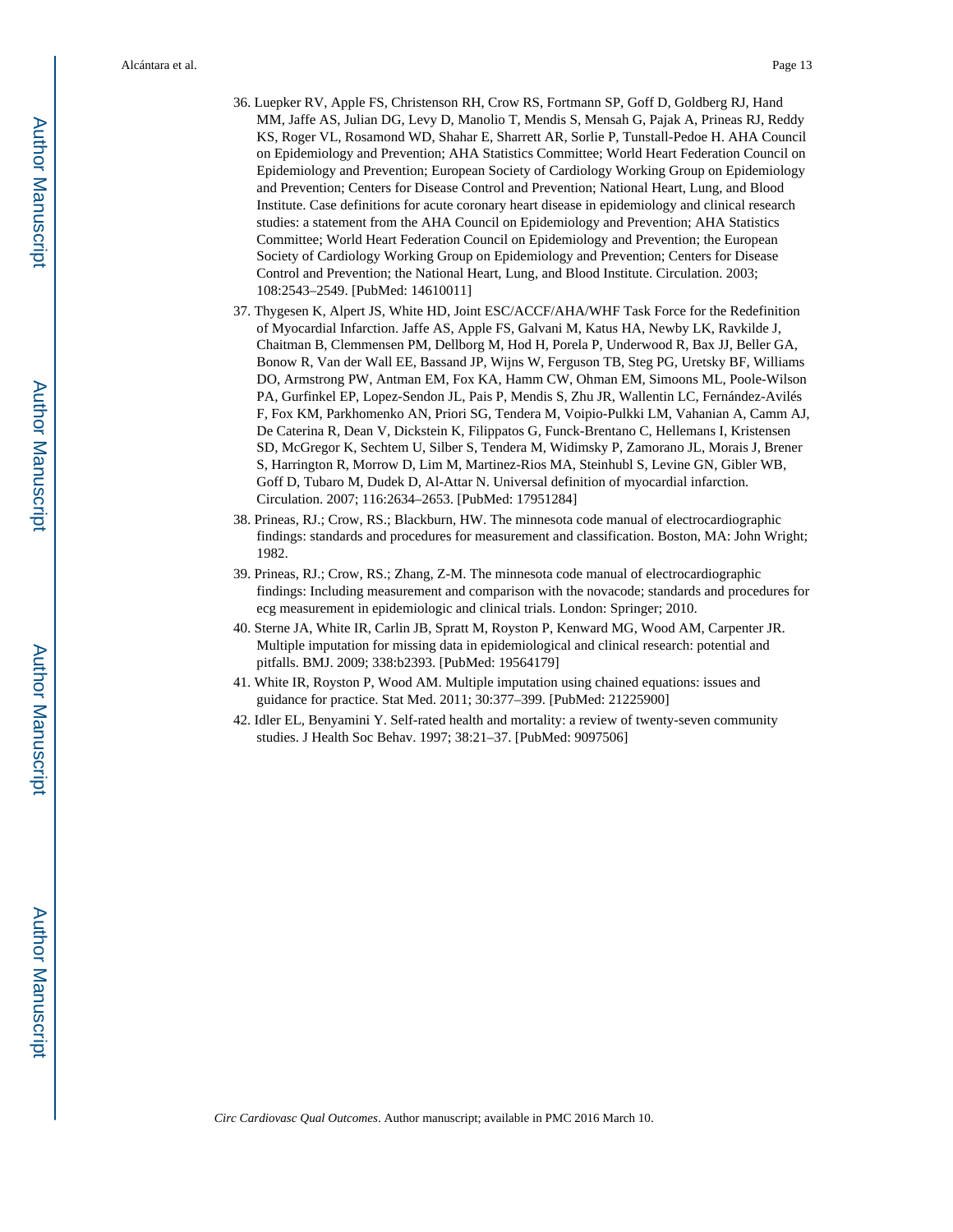

# **Figure 1.**

Cumulative incidence of myocardial infarction or death by stress and depressive symptoms group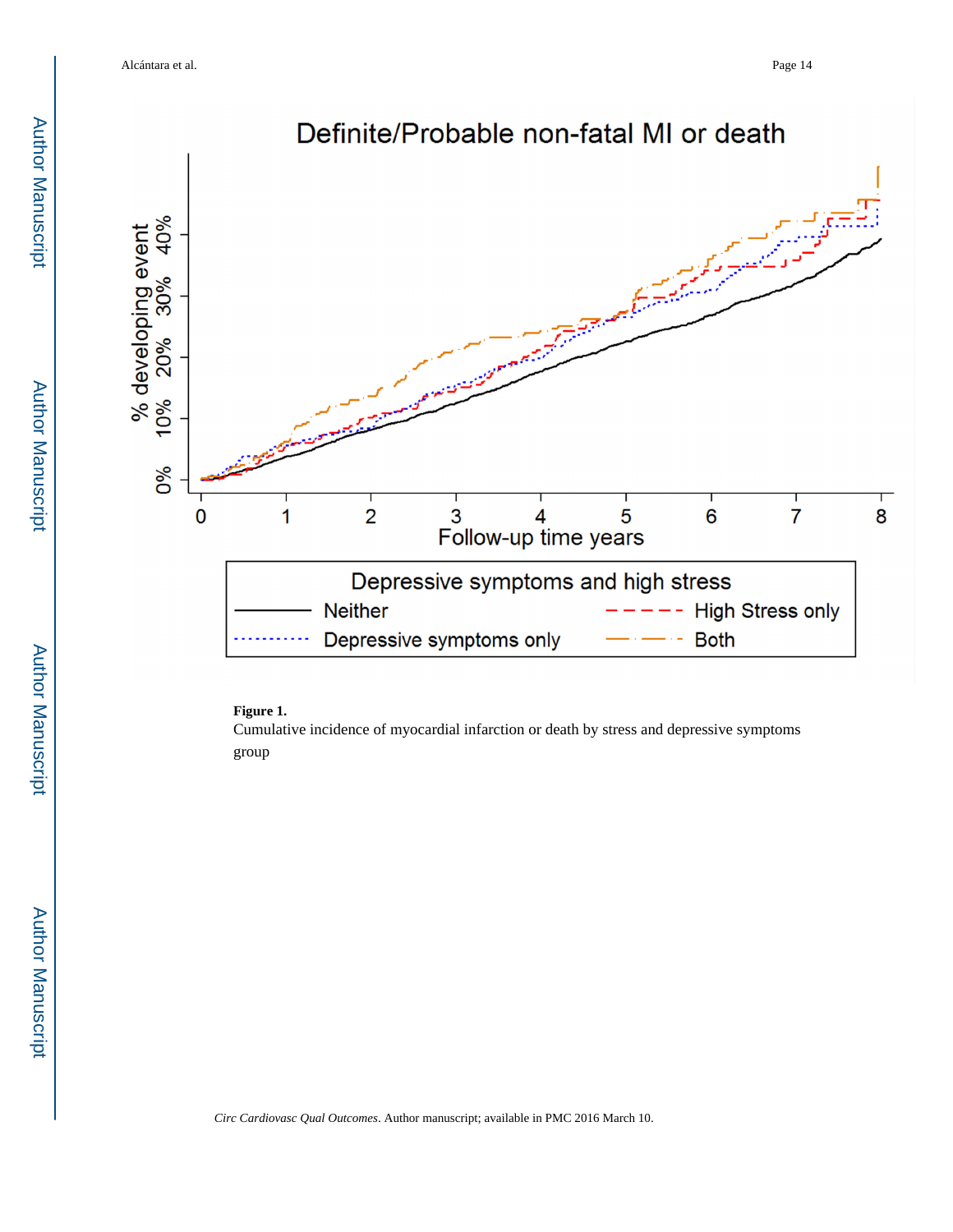Alcántara et al. Page 15



**Figure 2.** 

Cumulative incidence of myocardial infarction by stress and depressive symptoms group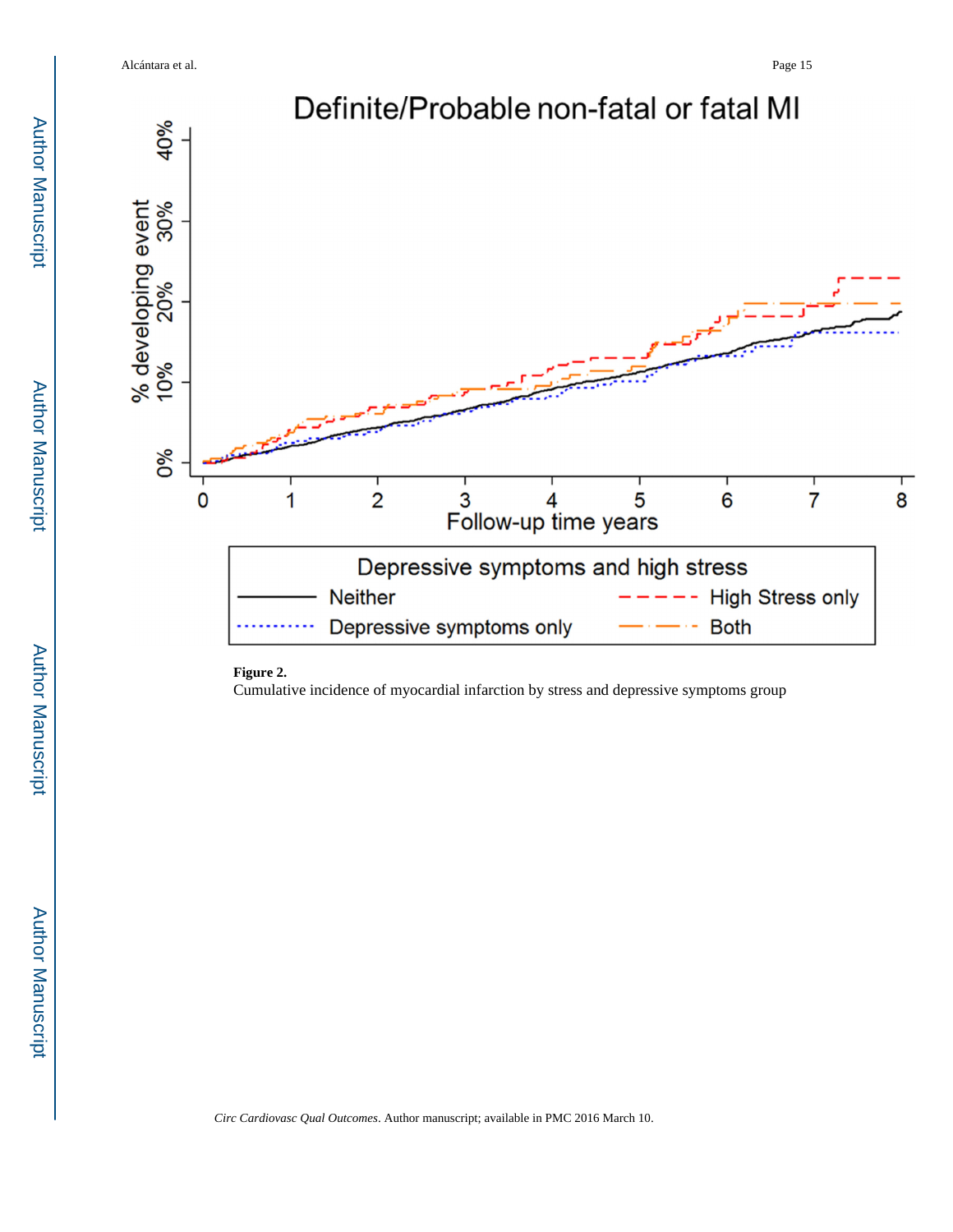

# **Figure 3.**

Cumulative incidence of death by stress and depressive symptoms group.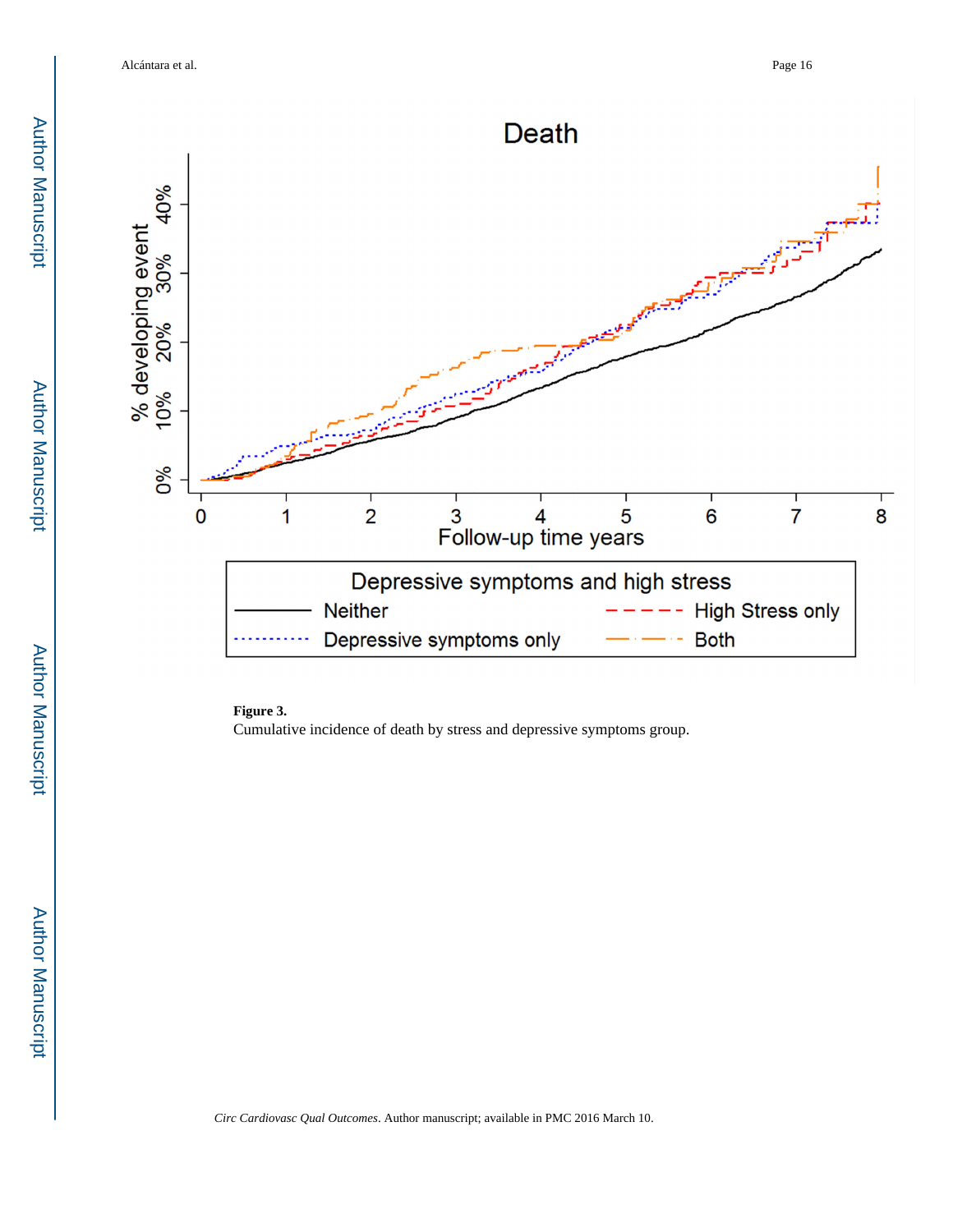Author Manuscript

**Author Manuscript** 

| $\ddot{\phantom{0}}$                    |
|-----------------------------------------|
|                                         |
| $\frac{1}{2}$                           |
| $\sim$ $\sim$ $\sim$<br>$\vdots$        |
|                                         |
| )<br>י<br>ו                             |
|                                         |
|                                         |
| ا<br>ا                                  |
| in in the real<br>i<br>∑<br>}<br>i<br>I |
|                                         |
|                                         |
| ł                                       |
| $\frac{1}{2}$                           |
| $\alpha$ array $\alpha$                 |
|                                         |
|                                         |
|                                         |
|                                         |
|                                         |
| $C + T = C$ $C + T + T$                 |
|                                         |
| $\ddotsc$                               |
| i                                       |
| 1                                       |
|                                         |
| is<br>S                                 |
|                                         |
|                                         |
|                                         |
|                                         |
|                                         |
| $\overline{a}$                          |
| $-2$                                    |
| )<br>}                                  |
|                                         |
| $\frac{1}{2}$                           |
|                                         |
|                                         |
| <b>ACCES CONTROL</b>                    |
|                                         |
|                                         |
|                                         |
|                                         |
|                                         |
|                                         |
| re with coron:                          |
|                                         |
| i                                       |
| 1                                       |
| of participa                            |
|                                         |
| 1                                       |
|                                         |
|                                         |
|                                         |
|                                         |
|                                         |
|                                         |
|                                         |
|                                         |
|                                         |
|                                         |
|                                         |
|                                         |
|                                         |

|                                    | Low stress<br>depressive<br>symptoms<br>$(n=3,613)$<br>and low | <b>High stress</b><br>depressive<br>symptoms<br>$(n = 253)$<br>and low | Low stress<br>depressive<br>symptoms<br>and high<br>$(n = 347)$ | <b>High stress</b><br>depressive<br>symptoms<br>and high<br>$(n = 274)$ | p-value       |
|------------------------------------|----------------------------------------------------------------|------------------------------------------------------------------------|-----------------------------------------------------------------|-------------------------------------------------------------------------|---------------|
| Demographics                       |                                                                |                                                                        |                                                                 |                                                                         |               |
| Age, Mean (SD), years              | 69.1 (8.7)                                                     | 67.3(9.6)                                                              | 67.2(9.1)                                                       | 63.6(9.6)                                                               | < 0.001       |
| Black                              | 30.9%                                                          | 50.6%                                                                  | 46.4%                                                           | 51.8%                                                                   | < 0.001       |
| Male                               | 65.0%                                                          | 40.3%                                                                  | 49.0%                                                           | 35.0%                                                                   | ${}_{<0.001}$ |
| Region of residence                |                                                                |                                                                        |                                                                 |                                                                         | 0.22          |
| Non-belt                           | 45.0%                                                          | 39.9%                                                                  | 42.4%                                                           | 38.3%                                                                   |               |
| Stroke belt                        | 33.7%                                                          | 37.9%                                                                  | 36.9%                                                           | 36.5%                                                                   |               |
| Stroke buckle                      | 21.3%                                                          | 22.1%                                                                  | 20.8%                                                           | 25.2%                                                                   |               |
| Income $<$ \$20,000                | 19.4%                                                          | 41.2%                                                                  | 42.4%                                                           | 51.9%                                                                   | < 0.001       |
| High school graduate               | 85.9%                                                          | 75.1%                                                                  | 73.8%                                                           | 67.9%                                                                   | ${}_{<0.001}$ |
| Body mass index, Mean (SD)         | 29.2 (5.8)                                                     | 30.6 (6.8)                                                             | 30.7 (6.4)                                                      | 30.8 (6.9)                                                              | ${}_{<0.001}$ |
| Married                            | 65.8%                                                          | 55.3%                                                                  | 39.8%                                                           | 43.1%                                                                   | < 0.001       |
| Less than excellent general health | 90.3%                                                          | 98.0%                                                                  | 96.5%                                                           | 98.2%                                                                   | < 0.001       |
| Comorbidities                      |                                                                |                                                                        |                                                                 |                                                                         |               |
| Hypertension                       | 71.7%                                                          | 76.7%                                                                  | 80.4%                                                           | 80.7%                                                                   | ${}_{<0.001}$ |
| Diabetes mellitus                  | 31.2%                                                          | 47.0%                                                                  | 43.5%                                                           | 41.2%                                                                   | < 0.001       |
| Myocardial infarction              | 70.8%                                                          | 75.5%                                                                  | 70.6%                                                           | 77.0%                                                                   | 0.07          |
| Stroke                             | 10.8%                                                          | 19.8%                                                                  | 15.0%                                                           | 20.4%                                                                   | ${}_{<0.001}$ |
| Medication Use                     |                                                                |                                                                        |                                                                 |                                                                         |               |
| <b>Statins</b>                     | 61.0%                                                          | 55.3%                                                                  | 53.6%                                                           | 49.6%                                                                   | < 0.001       |
| Beta blockers                      | 47.8%                                                          | 43.5%                                                                  | 50.4%                                                           | 52.9%                                                                   | 0.13          |
| Aspirin                            | 71.4%                                                          | 67.2%                                                                  | 70.9%                                                           | 64.2%                                                                   | 0.05          |
| Antidepressants                    | 12.8%                                                          | 19.0%                                                                  | 24.5%                                                           | 38.7%                                                                   | < 0.001       |
| Clopidogrel                        | 15.2%                                                          | 16.2%                                                                  | 19.0%                                                           | 19.0%                                                                   | 0.13          |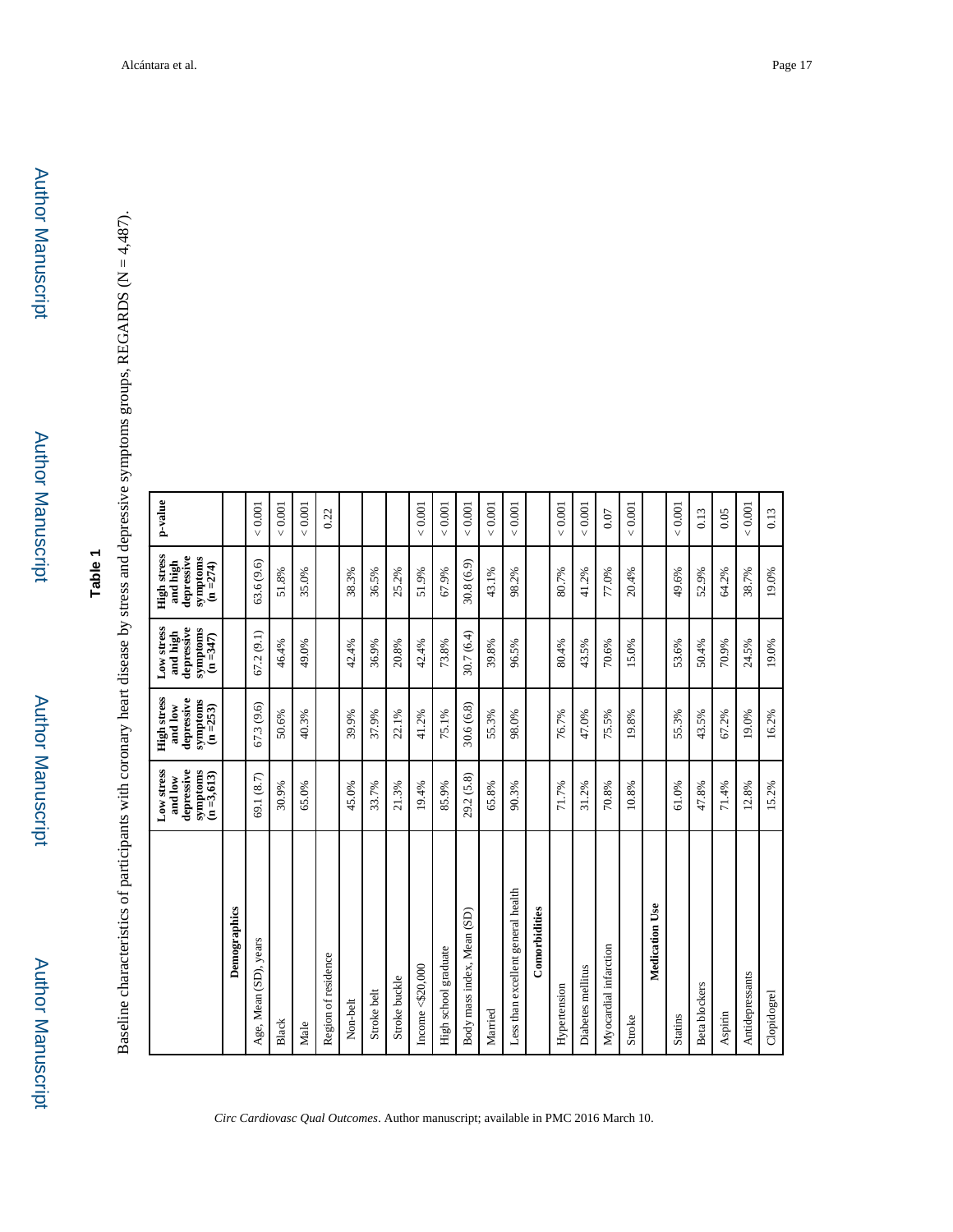Author Manuscript

Author Manuscript

|                                                                     | <b>Low stress</b><br>depressive<br>symptoms<br>$(n=3,613)$<br>and low | <b>High stress</b><br>depressive<br>symptoms<br>$(n = 253)$<br>and low | Low stress<br>depressive<br>symptoms<br>and high<br>$(n=347)$ | <b>High stress</b><br>depressive<br>symptoms<br>and high<br>$(n = 274)$ | p-value |
|---------------------------------------------------------------------|-----------------------------------------------------------------------|------------------------------------------------------------------------|---------------------------------------------------------------|-------------------------------------------------------------------------|---------|
| Renin angiotensin system inhibitors                                 | 53.9%                                                                 | 57.3%                                                                  | 57.1%                                                         | 54.0%                                                                   | 0.52    |
| <b>Health Risk Behaviors</b>                                        |                                                                       |                                                                        |                                                               |                                                                         |         |
| No physical activity                                                | 35.2%                                                                 | 48.6%                                                                  | 51.3%                                                         | 53.7%                                                                   | < 0.001 |
| Heavy alcohol consumption                                           | 3.2%                                                                  | 0.8%                                                                   | 2.3%                                                          | 3.3%                                                                    | < 0.001 |
| Current cigarette smoker                                            | 13.4%                                                                 | 16.6%                                                                  | 21.6%                                                         | 34.7%                                                                   | < 0.001 |
| Low medication adherence                                            | 6.3%                                                                  | 11.1%                                                                  | 10.4%                                                         | 19.3%                                                                   | < 0.001 |
| <b>Stress and depressive symptoms</b>                               |                                                                       |                                                                        |                                                               |                                                                         |         |
| CESD score, Median (25 <sup>th</sup> – 75 <sup>th</sup> percentile) | $(0 - 1)$                                                             | $1(0-2)$                                                               | $5(4-7)$                                                      | $(6(5-9))$                                                              | < 0.001 |
| PSS score, Median (25 <sup>th</sup> – 75 <sup>th</sup> percentile)  | $2(0-4)$                                                              | $(6 - 8)$                                                              | $5(3-6)$                                                      | $9(8-10)$                                                               | < 0.001 |
|                                                                     |                                                                       |                                                                        |                                                               |                                                                         |         |

CESD- Centers for epidemiological studies of depression. PSS - Perceived stress scale. CESD- Centers for epidemiological studies of depression. PSS – Perceived stress scale.

REGARDS (Reason for Geographic and Racial Differences in Stroke). Stroke buckle includes coastal North Carolina, South Carolina and Georgia. Stroke belt includes the remainder of North Carolina, REGARDS (Reason for Geographic and Racial Differences in Stroke). Stroke buckle includes coastal North Carolina, South Carolina and Georgia. Stroke belt includes the remainder of North Carolina, High depressive symptoms were defined by Center for Epidemiological Studies Depression Scale score 4. High stress was defined by Cohen's Perceived Stress Scale score 8. High depressive symptoms were defined by Center for Epidemiological Studies Depression Scale score ≥ 4. High stress was defined by Cohen's Perceived Stress Scale score ≥ 8. South Carolina and Georgia and Alabama, Mississippi, Louisiana, Tennessee and Arkansas. South Carolina and Georgia and Alabama, Mississippi, Louisiana, Tennessee and Arkansas.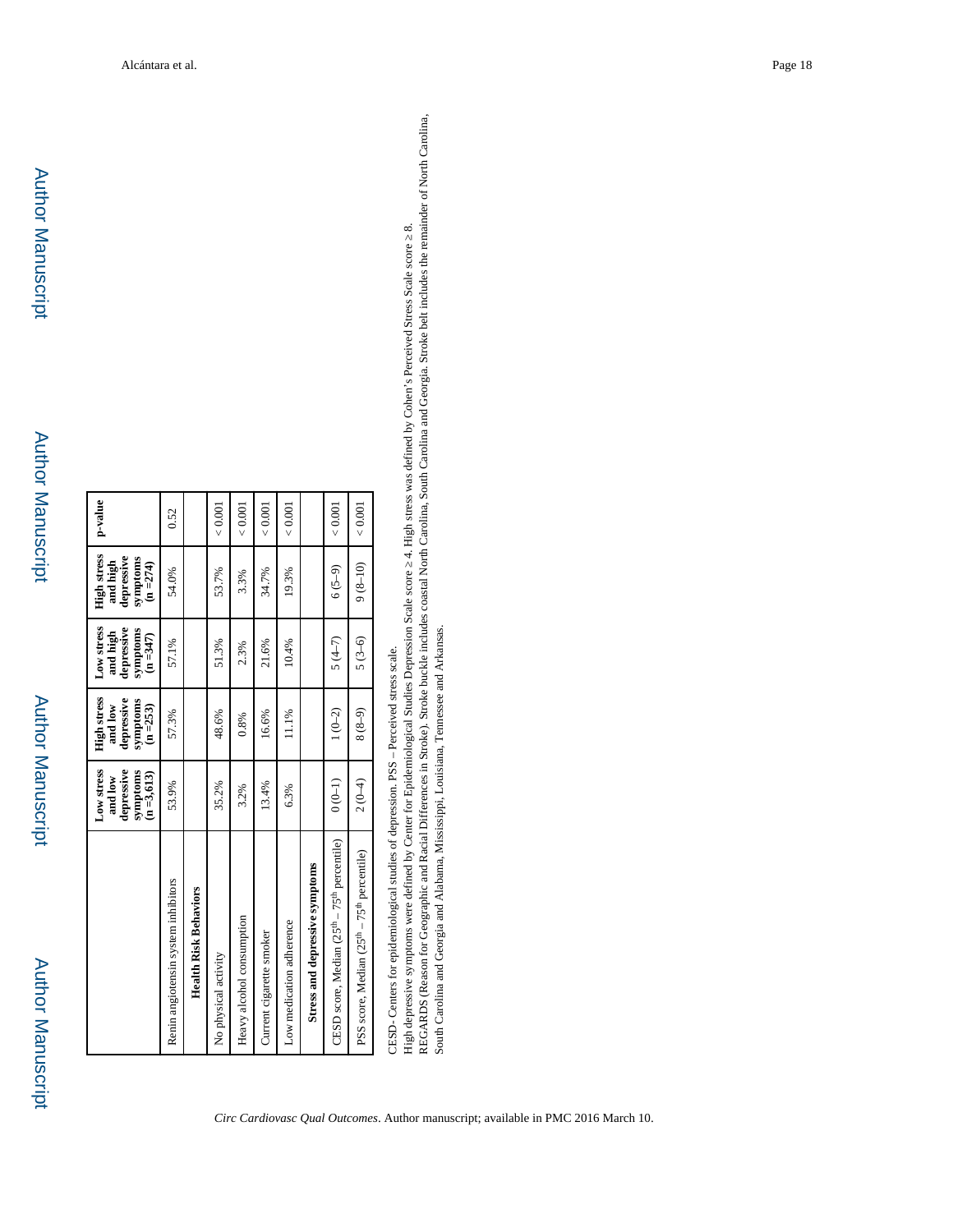#### **Table 2**

Association of high stress and depressive symptoms evaluated separately on myocardial infarction or death, REGARDS ( $N = 4,487$ ).

|                                                         | Hazard ratio (95% confidence interval) |                     |                     |
|---------------------------------------------------------|----------------------------------------|---------------------|---------------------|
|                                                         | Model 1                                | Model 2             | Model 3             |
| First 2.5 years of follow-up                            |                                        |                     |                     |
| High stress versus low stress                           | $1.22(0.94 - 1.57)$                    | $1.20(0.93 - 1.55)$ | $1.20(0.93 - 1.55)$ |
| High depressive symptoms versus low depressive symptoms | $1.30(1.02 - 1.64)$                    | $1.22(0.96 - 1.55)$ | $1.16(0.92 - 1.47)$ |
| $>$ 2.5 years of follow-up                              |                                        |                     |                     |
| High stress versus low stress                           | $1.03(0.83 - 1.28)$                    | $1.01(0.81 - 1.25)$ | $1.01(0.81 - 1.25)$ |
| High depressive symptoms versus low depressive symptoms | $0.98(0.80 - 1.21)$                    | $0.92(0.75 - 1.13)$ | $0.88(0.72 - 1.09)$ |

Model 1 adjusted for race, age, sex, region of residence, body mass index, income, education, marital status, general self-rated health, hypertension, diabetes, history of myocardial infarction and stroke.

Model 2 adjusted for all covariates in Model 1 and use of statins, beta blockers, aspirin, antidepressants, clopidogrel and renin angiotensin system inhibitors.

Model 3 adjusted for all in Model 1 and Model 2 and physical activity, alcohol consumption, cigarette smoking, and medication adherence. REGARDS (Reason for Geographic and Racial Differences in Stroke).